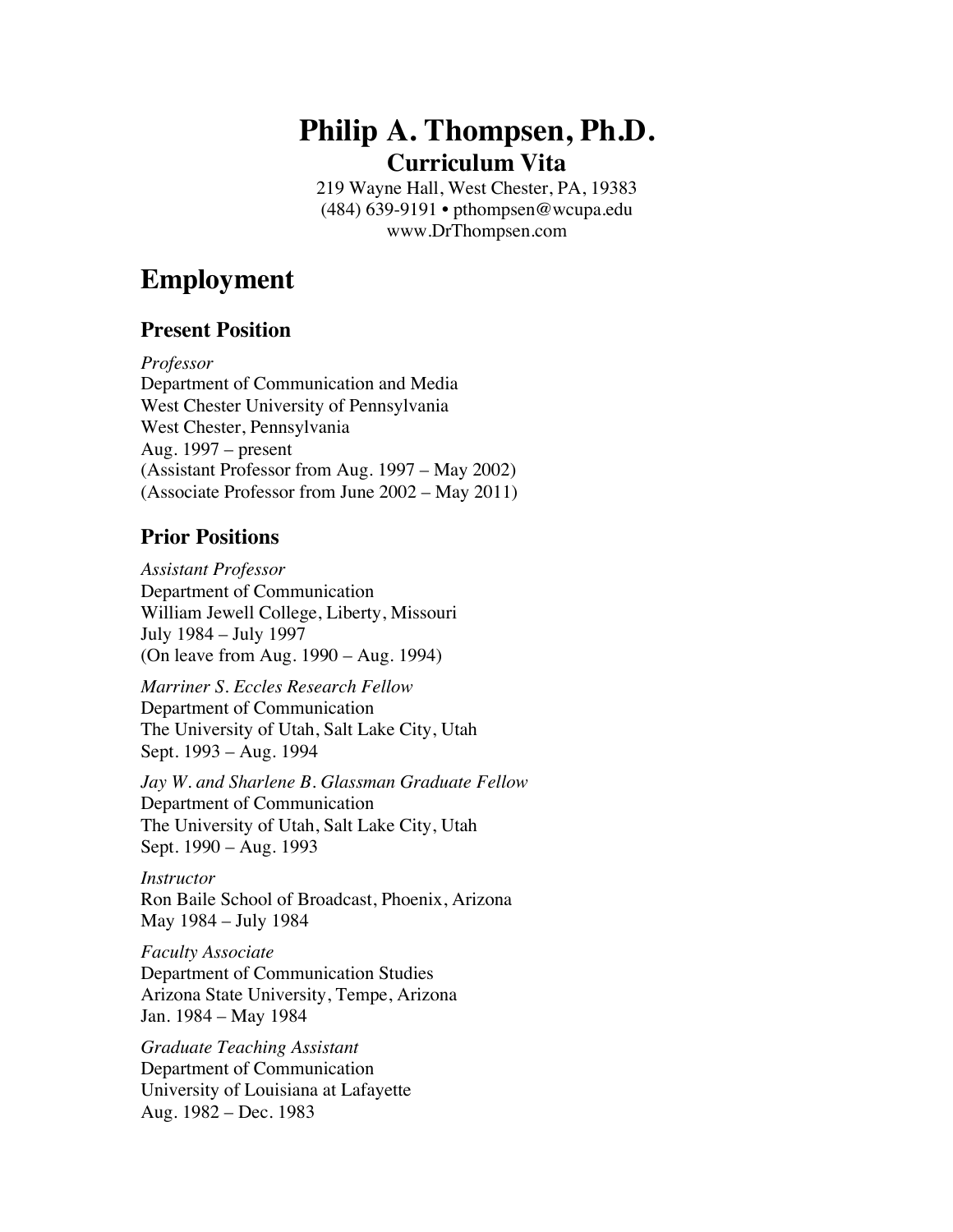#### **Employment in Professional Broadcasting**

Note**:** Prior to Dr. Thompsen's academic career, he worked as a professional broadcaster. Below is a summary of his professional broadcast experience.

KCCP-TV, Kansas City, Missouri Program Host, Sept. 1994 – May 1997 KQYT-FM, Phoenix, Arizona Announcer, Dec. 1983 – July 1984 KPEL-AM, Lafayette, Louisiana News Anchor, Dec. 1982 – Dec. 1983 KTDY-FM, Lafayette, Louisiana Announcer, Sept. 1982 – Dec. 1982 KNAU-FM, Flagstaff, Arizona Program Director, Sept. 1980 – Dec. 1981 KNAU-TV, Flagstaff, Arizona Talent Coordinator, Sept. 1980 – May 1981 KXEG-AM, Phoenix, Arizona Announcer, June 1980 – Aug. 1980 KQYT-FM, Phoenix, Arizona Announcer, Dec. 1979 – June 1980 KFLG-FM, Flagstaff, Arizona Announcer, Dec. 1978 – Dec. 1979 KAXR-FM, Flagstaff, Arizona News Director, Sept. 1978 – Dec. 1979 KAFF-AM, Flagstaff, Arizona Announcer, June 1979 – Sept. 1979 KBWA-FM, Williams, Arizona Announcer, Sept. 1978 – Dec. 1978 KOPA-FM, Scottsdale, Arizona Announcer, March 1978 – July 1978 KDOT-FM, Scottsdale, Arizona Announcer, Aug. 1977 – March 1978 KHCS-AM, Phoenix, Arizona Announcer, March 1977 – Aug. 1977 KIOG-FM, Mesa, Arizona Announcer, Dec. 1976 – March 1977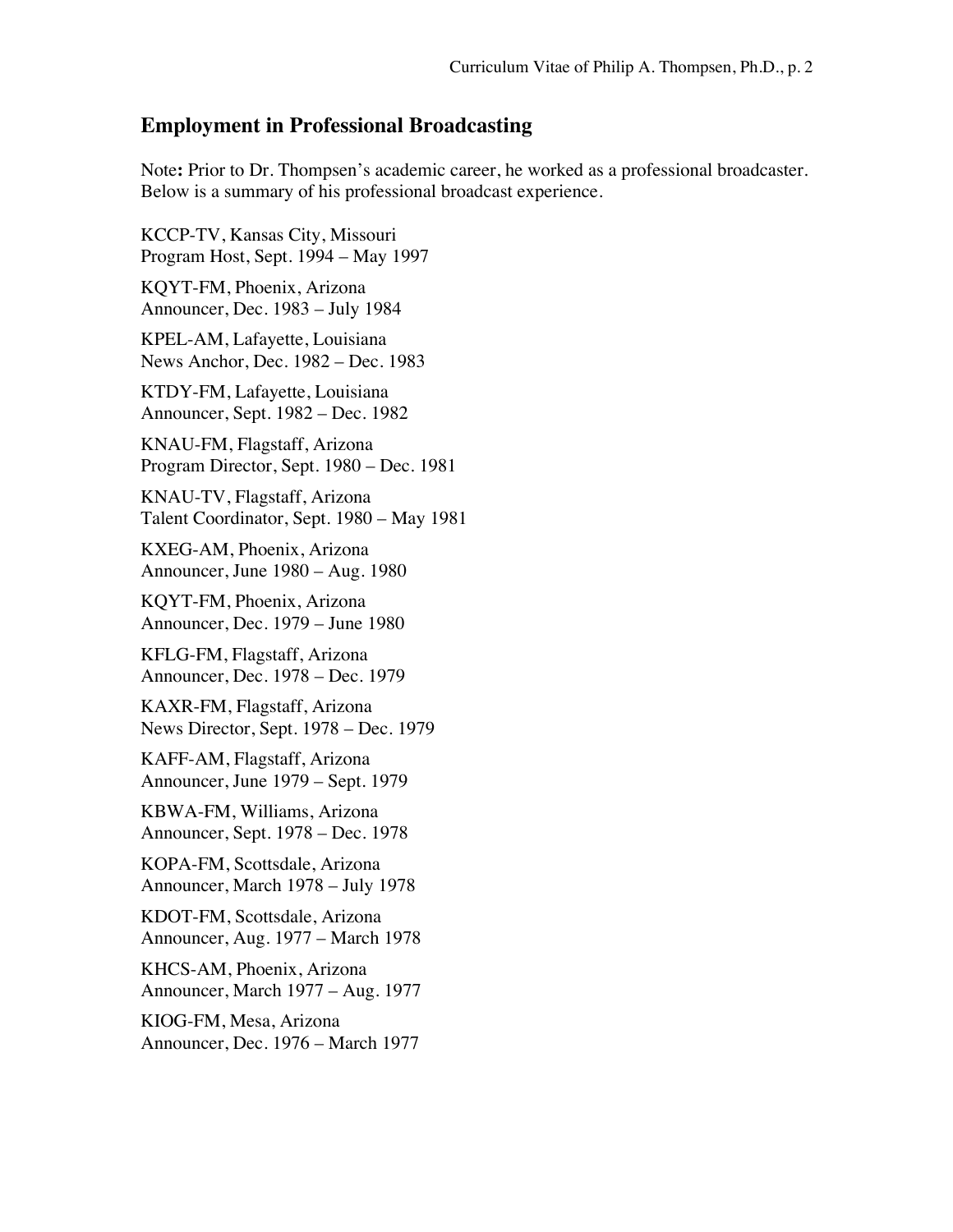# **Education**

#### **Academic Degrees Earned**

*Doctor of Philosophy in Communication* Department of Communication The University of Utah, Salt Lake City, Utah Awarded Aug. 1997

*Master of Science in Mass Communication* Department of Communication University of Louisiana at Lafayette Awarded Dec. 1983

*Bachelor of Science in Telecommunications Management* Department of Communication Northern Arizona University, Flagstaff, Arizona Awarded Dec. 1981

#### **Other Educational Accomplishments**

*Apple Computer Teaching Institute Fellow* Northwestern University Evanston, Illinois Aug. 2001

*Pennsylvania Assoc. of Broadcasters Fellow* KYW-AM and KYW-TV Philadelphia, Pennsylvania July 2000

*C-SPAN Faculty Fellow* C-SPAN Television Washington, DC Jan. 1999

*General Radiotelephone Operator License* Federal Communications Commission License # PG-GB-055385 Awarded Jan. 1985

*Professional Broadcasting Certification* Ron Baile School of Broadcast Phoenix, Arizona Awarded Dec. 1976

*High School Diploma* Camelback High School Phoenix, Arizona Awarded June 1975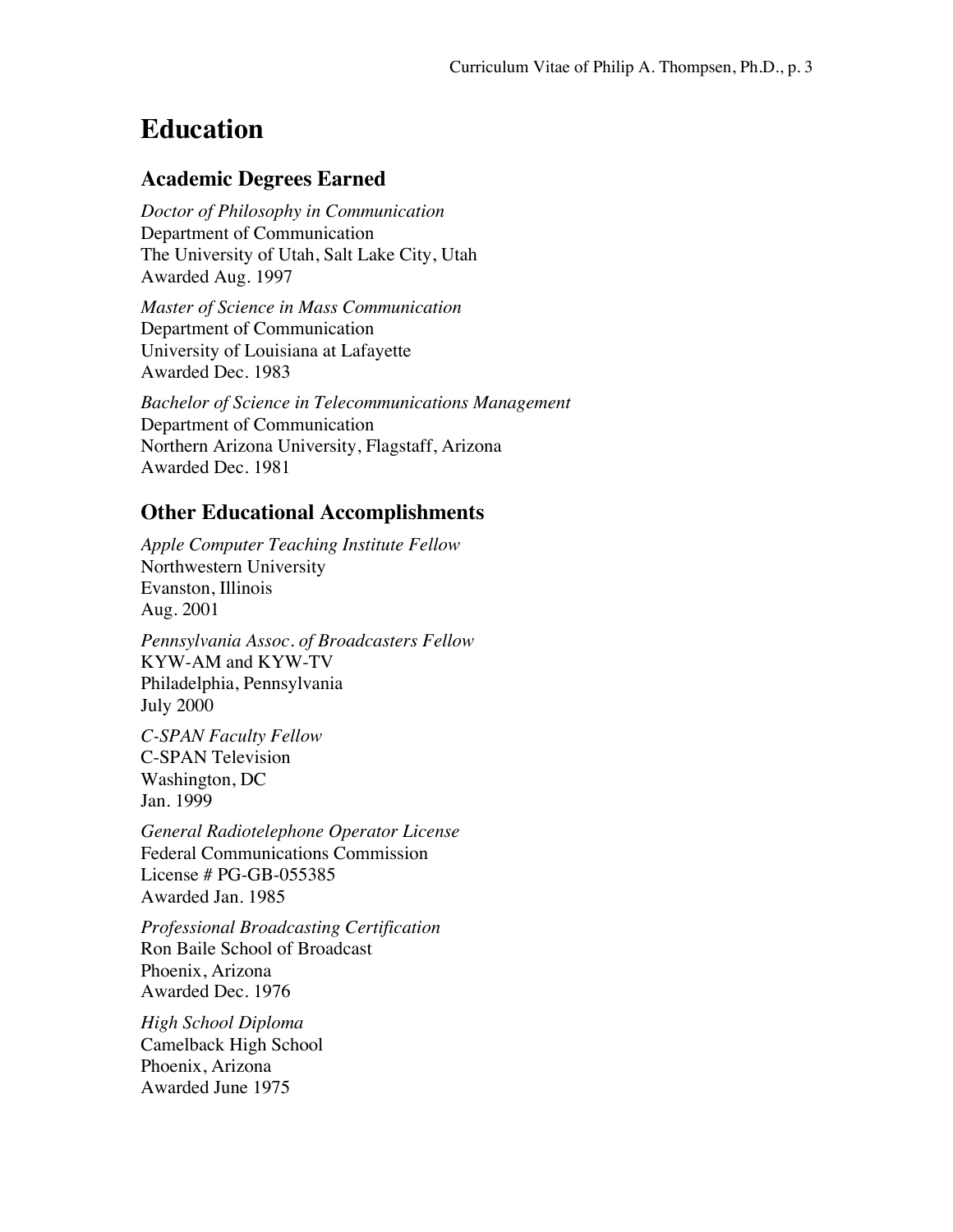# **Teaching**

*Courses taught at West Chester University* COM 112: Communication Media Practicum COM 201: Fundamentals of Communication Technology COM 202: Scripts and Formats for Mass Media COM 212: Introduction to Mass Communication COM 222: Successful Web Publishing COM 320: Communicating on TV and Radio COM 399: Directed Studies in Communication COM 499: Seminar on Computers and Comm. COM 508: Graduate Seminar on Computer-Mediated Communication COM 507: Graduate Seminar on Mass Communication COM 599: Directed Graduated Studies MDC 251: Media Technology MDC 320: Communicating on TV and Radio SPK 208: Public Speaking

*Massively Online Open Course (MOOC) taught on Udemy platform (Udemy.com)* "A World of Difference: Exploring Intercultural Communication" (with Anita Foeman and Bessie Lawton)

*Courses taught at William Jewell College* Introduction to Telecommunications Fundamentals of Speech Communication Broadcast History Broadcast Announcing Public Relations Presentation Technology Introduction to Computer Applications Senior Seminar in Communication

*Courses taught at the University of Utah* Broadcast Announcing Introduction to Mass Communication

*Courses taught at the University of Louisiana, Lafayette* Audio Production Public Speaking

*Course taught at Arizona State University* Small Group Communication

*Courses taught at the Ron Baile School of Broadcasting* Radio & Television News Reporting Broadcast Announcing Audio Production Commercial Copywriting Federal Broadcast Regulations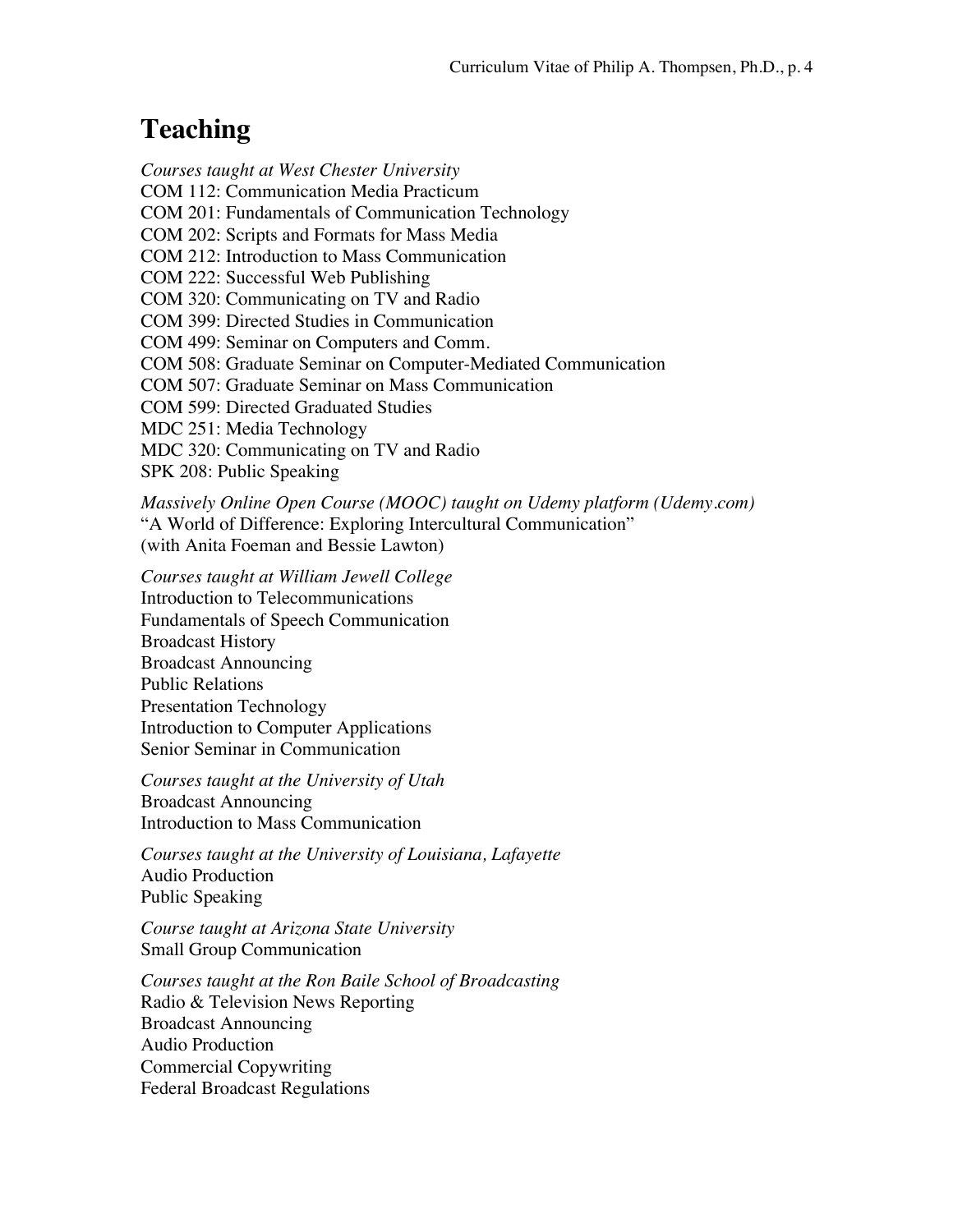### **Student Media Organization Advising**

WCUR-FM 91.7 (Student radio station) West Chester University August 1997 – June 2007; January 2018 – present

*The Quad* (Student news service) West Chester University March 2003 – December 2016

*WCU Weekly* (campus news and events program) West Chester University February 2012 – August 2015

WCU-TV (Student television channel) West Chester University Sept. 2000 – May 2003; January 2014 – August 2015

WCC-TV 33 (Community access cable TV channel) West Chester University January 2014 – August 2015

Women in Communications (Student chapter) West Chester University January 1998 – August 2001

KWJC-FM 91.9 (Student radio station) William Jewell College July 1994 – June 1997

WJC-TV 7 (Student television channel) William Jewell College July 1995 – June 1997

*The Hilltop Monitor* (Student newspaper) William Jewell College September 1994 – May 1995

KUTE-AM (Student radio station) University of Utah Sept. 1991 - Aug. 1993

KUER-FM (Student internship program) University of Utah Sept. 1990 - Aug. 1991

KWJC-FM 91.9 (Student radio station) William Jewell College July 1984 – June 1990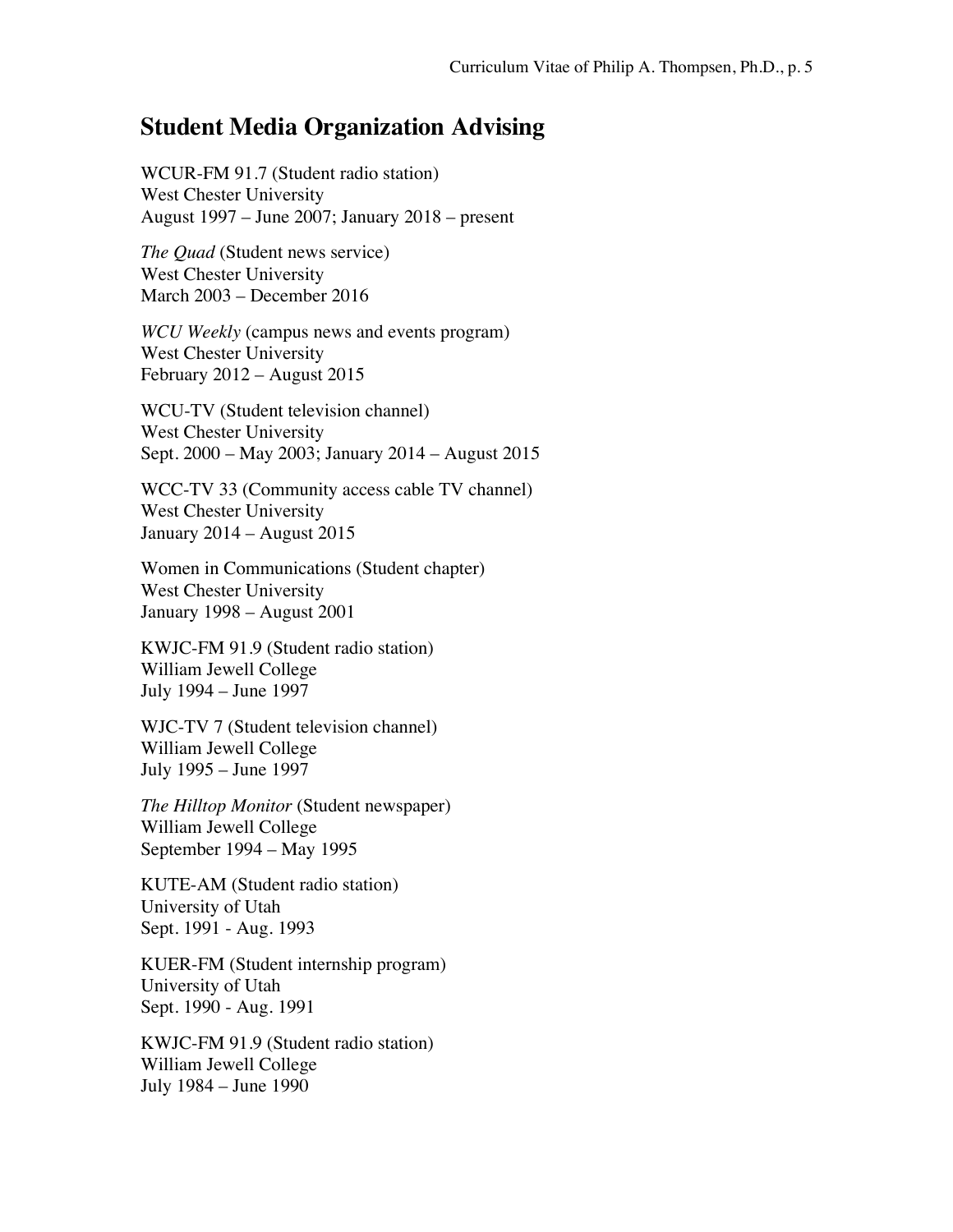# **Books, scholarly publications, papers & presentations <br>\*Indicates peer-reviewed publication \*\*Indicates competitively selected paper or presentation**

#### **2019**

*On Air: Effective Announcing* (First Edition). San Diego, CA: Cognella.

"Educators and Industry on Three Continents." Presented to the Annual Convention of the Broadcast Education Association, Las Vegas, NV, April 2019.

#### **2018**

*On Air: Effective Announcing* (Pilot Preliminary Edition). San Diego, CA: Cognella.

"The Transformation of College Radio." Presented to the Annual Convention of the Broadcast Education Association, Las Vegas, NV, April 2018.

"Mapping Public Media and Inclusivity Around the World." Presented to the Annual Convention of the Broadcast Education Association, Las Vegas, NV, April 2018.

"Something Old, Something New, and Something Borrowed: A Discussion of Mass Communication Research Matrimony." Presented to the Annual Convention of the Broadcast Education Association, Las Vegas, NV, April 2018.

#### **2017**

*On Air: Effective Announcing* (Custom Preliminary Edition). San Diego, CA: Cognella.

"Creativity, Innovation and Monetization in Public Media: Looking ahead and Looking back to the Lessons of 1967." Presented to the Annual Convention of the Broadcast Education Association, Las Vegas, NV, April 2017.

#### **2016**

"Dialogue in the Sandbox: Promoting Civility Through Student Media." Presented to the National Communication Association, Philadelphia, PA, November 2016.

"Motivating Students with the D2L/Brightspace Awards Tool." Presented to the Resources for the Electronic Classroom (RECAP) Conference, West Chester University, West Chester, PA, May 2016.

"Public Radio and Television Across Platforms: Content and Business Models." Presented to the Annual Convention of the Broadcast Education Association, Las Vegas, NV, April 2016.

"Voices from the Shadow: The Intersection of Social Media, Storytelling and Power." Presented to the Annual Convention of the Broadcast Education Association, Las Vegas, NV, April 2016.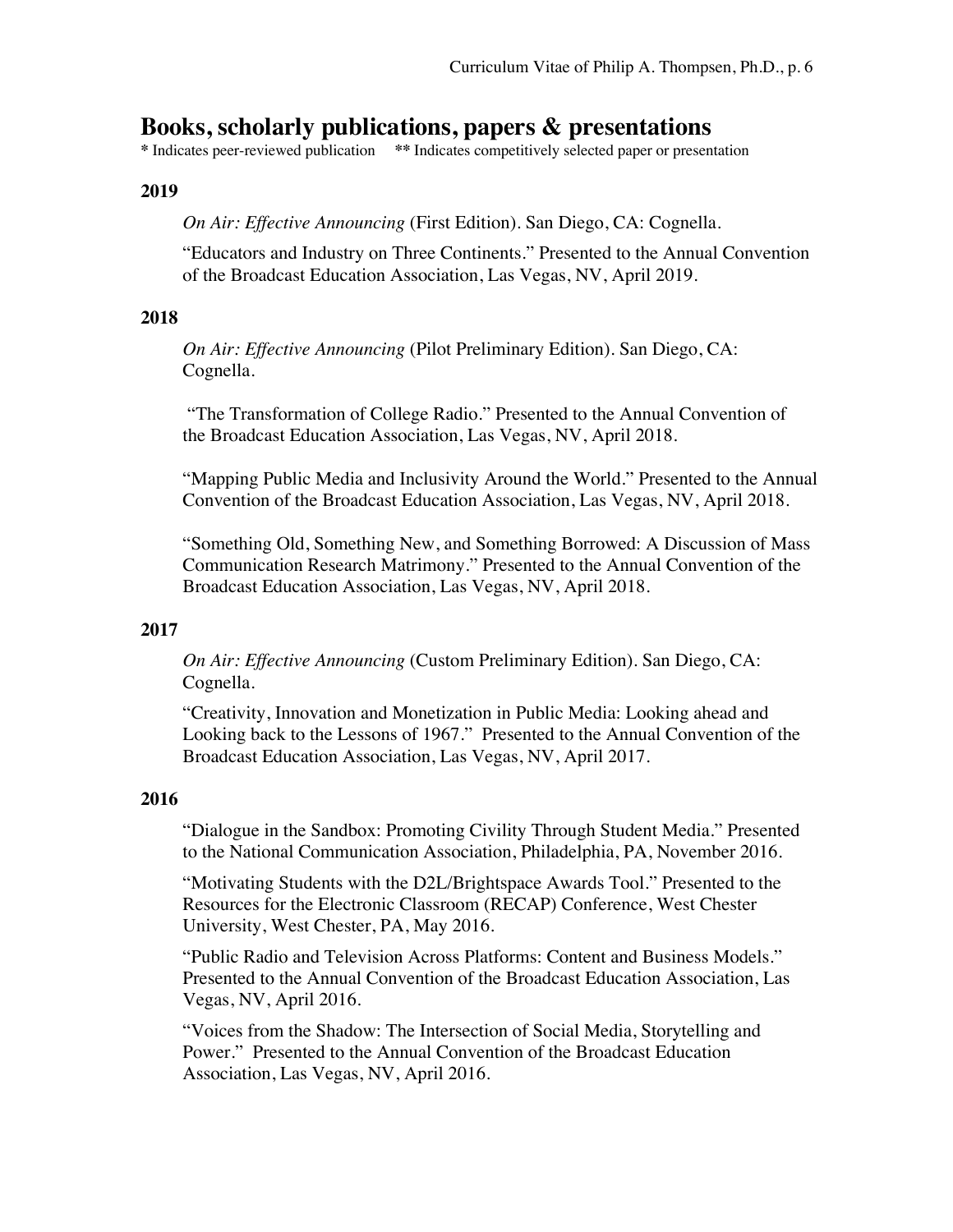\*\* "What makes Public Speaking Public Speaking." (Co-authored with Bessie Lawton and Anita Foeman.) Presented to the National Communication Association, Las Vegas, NV, November 2015.

"The Development of a Robust Discussion Grader Tool for Brightspace: A Collaboration between West Chester University and Michigan State University." Spotlight feature article on the Brightspace Developer Community of Practice (https://community.brightspace.com/devcop), October 2015.

"Tracking Instructional Video Engagement with the D2L/Brightspace Quiz Tool." Presented to the PASSHE Annual Distance Education Conference, Kutztown, PA, October 2015.

\*\* "Extending Intelligent Agents: Customizing Student Communications." Presented to Fusion 2015: The Brightspace Users Conference, Orlando, FL, June 2015.

"Kaltura MediaSpace: What It Is and Why You Should Use It." Presented to the Resources for the Electronic Classroom (RECAP) Conference, West Chester University, West Chester, PA, May 2015.

"The Digital A-Team: The Power of Team-Teaching a Hybrid Course Through a Learning Management System." (Co-authored with Ola Kopacz, Bessie Lawton, Meghan Mahoney, Dawn Pfeifer Reitz and Anne Walsh.) Presented to the Resources for the Electronic Classroom (RECAP) Conference, West Chester University, West Chester, PA, May 2015.

"Exploring Communication Pedagogy in Massively Open Online Courses (MOOCs): Deliberating New Opportunities for Learning." Presented to the Eastern Communication Association, Philadelphia, PA, April 2015.

"New Technologies for New Publics: Public Media, Policy and the Digital Revolution." Presented to the Annual Convention of the Broadcast Education Association, Las Vegas, NV, April 2015.

#### **2014**

"The Presence of Our Future(s): Exploring Communication Pedagogy in Massively Open Online Courses (MOOCs)." Presented to the National Communication Association, Chicago, IL, November 2014.

- \* "Untethering Education: creating a pilot hybrid class to enhance learning in intercultural communication." (Co-authored with Bessie Lawton and Anita Foeman.) *E-Learning and Digital Media* (Volume 11, Number 4) August 2014, pp. 379-389.
- \*\* "Automating Assessment of Large Discussions Forums using Valence." Presented to Fusion 2014: The Desire2Learn Users Conference, Nashville, TN, July 2014.

"Using GoReact as a Tool for Recording and Evaluating Oral Presentations." (Coauthored with Meghan Peirce and Bessie Lawton.) Presented to the Resources for the Electronic Classroom (RECAP) Conference, West Chester University, West Chester, PA, May 2014.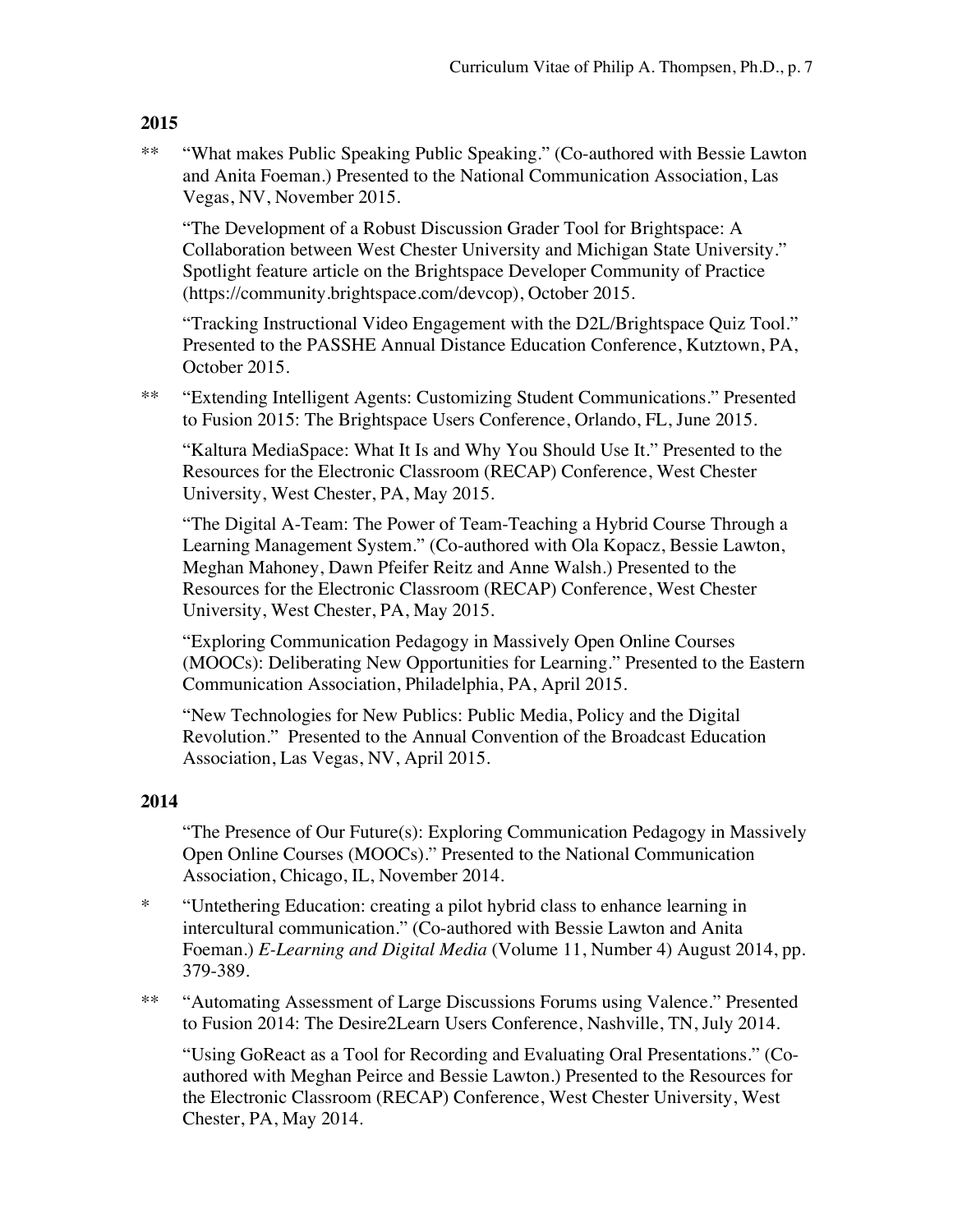"Mini MOOC Lessons Learned: Opportunities and Challenges." (Co-authored with Bessie Lawton and Anita Foeman.) Presented to the Resources for the Electronic Classroom (RECAP) Conference, West Chester University, West Chester, PA, May 2014.

\*\* "Finding balance in blended learning: Reflections on teaching large lecture courses in hybrid format." Presented to the Annual Convention of the Broadcast Education Association, Las Vegas, NV, April 2014.

"Structuring a Participatory Audience: Locating Synthesis and Integration in Communication and Technology Research." Presented to the Annual Convention of the Broadcast Education Association, Las Vegas, NV, April 2014.

#### **2013**

- \*\* "Creating a 'Clicking' Online Lecture Experience with the Desire2Learn Quizzing Tool." Presented to Fusion 2013: The Desire2Learn Users Conference, Boston, MA, July 2013.
- \*\* "Untethering Education: Creating A Hybrid Class To Enhance Learning In Intercultural Communication." (Co-authored with Bessie Lawton and Anita Foeman.) Presented to the Annual Convention of the Eastern Communication Association, Pittsburgh, PA, April 2013.
- \*\* "CWEIS Plus 20: Reflections On One Of Public Broadcasting's First Forays Into Social Media." Presented to the Annual Convention of the Broadcast Education Association, Las Vegas, NV, April 2013.

"From Public Information Dialogue to Participatory Behavior Change: Understanding the Role of the Social Media Revolution." Presented to the Annual Convention of the Broadcast Education Association, Las Vegas, NV, April 2013.

"Transitioning Courses to a Hybrid Format." (Co-authored with Bessie Lawton and Anita Foeman.) Presented to the West Chester University Council of Trustees, West Chester, PA, March 2013.

#### **2012**

\*\* "Teaching a Hybrid Course with Desire2Learn." Presented to Fusion 2012: The Desire2Learn Users Conference, San Diego, CA, July 2012.

"Making the Transition to Hybrid: The COM 250 Hybrid Project." (Co-authored with Bessie Lawton and Anita Foeman.) Presented to the Resources for the Electronic Classroom (RECAP) Conference, West Chester University, West Chester, PA, May 2012.

\*\* "Igniting Presentations with Sound: Adding an Aural Dimension to Lectures." Presented to the Annual Convention of the Broadcast Education Association, Las Vegas, NV, April 2012.

"A Hybrid Adventure: The COM 250 Project." (Co-authored with Bessie Lawton and Anita Foeman.) Presented to the College of Arts and Sciences Spring Faculty Reception, March 2012.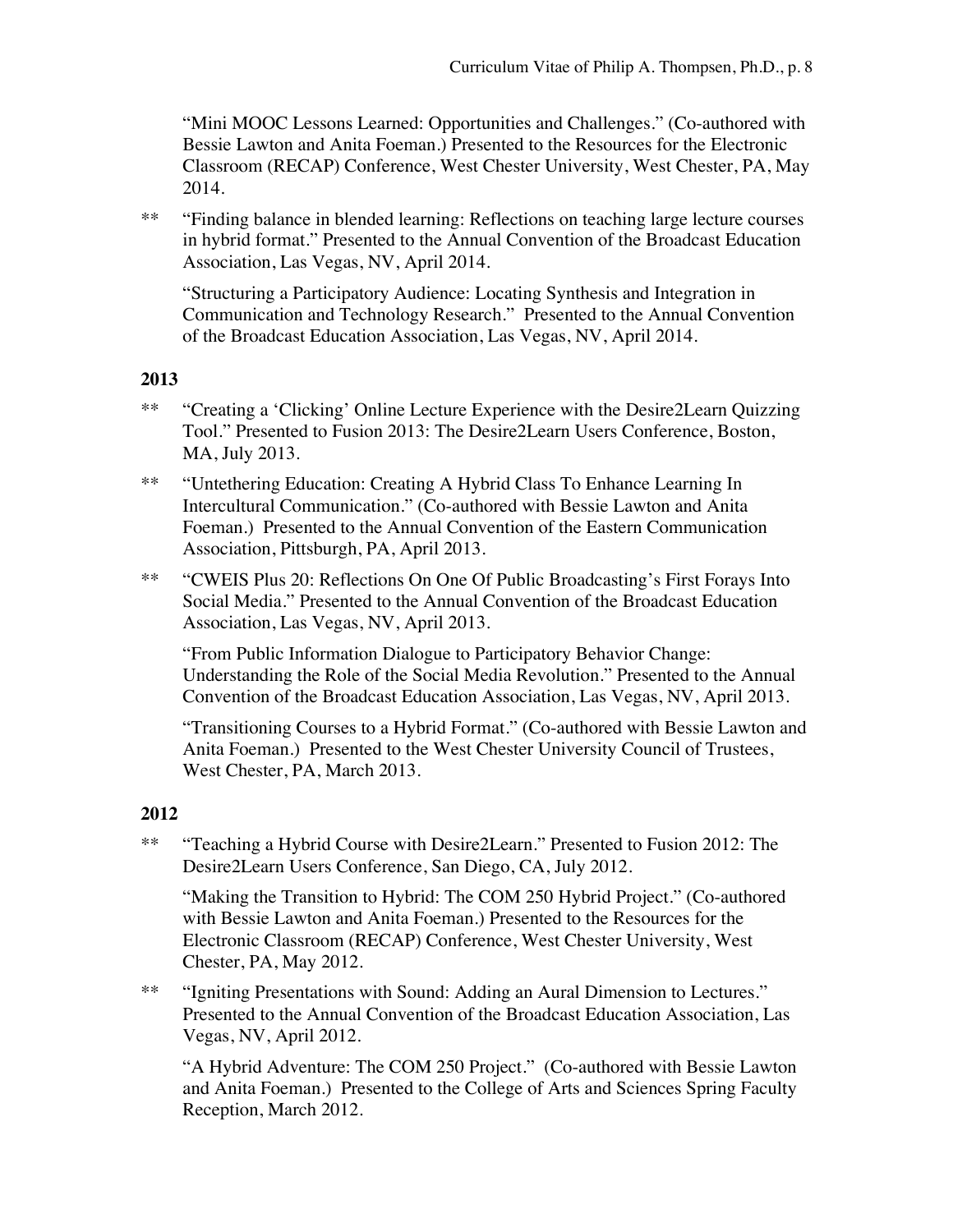"What's Great About Connect Yard (and How It Could Be Better)." Presented to the 2012 PASSHE Virtual Conference, February 2012.

"Toward a Critical Perspective on the History of Communication Technology." Presented to the Freedom Foundation Teaching American History Workshop, Norristown, PA, February 2012.

#### **2011**

- \*\* "ConnectYard: Redefining and Enhancing Student Engagement, Retention and Support." Presented to the Annual EDUCAUSE Conference, Philadelphia, PA, October 2011.
- **\*** "Quantitative, notional, and comprehensive evaluations of spontaneous engaged speech." (Co-authored with Garrett Molholt, María José Cabrera and V. Krishna Kumar.) *CALICO Journal* (Volume 29, Number 1) September 2011, pp. 1-23.

"Technology Beyond Borders: The Course Trailers Project." (Co-authored with Michael Boyle.) Presented to the Resources for the Electronic Classroom (RECAP) Conference, West Chester University, West Chester, PA, May 2011.

"Using Social Networks in Education." (Co-authored with Mary Braz and Ola Kopacz.) Presented to the Resources for the Electronic Classroom (RECAP) Conference, West Chester University, West Chester, PA, May 2011.

"Public Media HD: When Market Meets Mission." Presented to the Annual Convention of the Broadcast Education Association, Las Vegas, NV, April 2011.

"Educational Technology in the Classroom: Presenting, Interacting and Assessing." Communication Studies Department Colloquium Presentation, West Chester, PA, April 2011.

"Revolution 2.0: The Power of Social Media and the Fight for Internet Freedom." Presented to the West Chester University Contemporary Issues Program, West Chester, PA, March 2011.

#### **2010**

"Balancing form and content in public broadcasting: Mission and method." Presented to the Annual Convention of the Broadcast Education Association, Las Vegas, NV, April 2010.

\*\* "Watch Your Speech Online: A Web-Based Video Management System for Public Speaking Courses." Presented to the Northeast Regional Computing Program EDUCOM Regional Conference, Providence, RI, March 2010.

"Finding Lecture Capture That's Scalable and Affordable." Presented to the Northeast Regional Computing Program EDUCOM Regional Conference, Providence, RI, March 2010.

"Using the Web to Help Coordinate Internships." Presented to the Internship Coordinators Meeting, West Chester University, West Chester, PA, February 2010.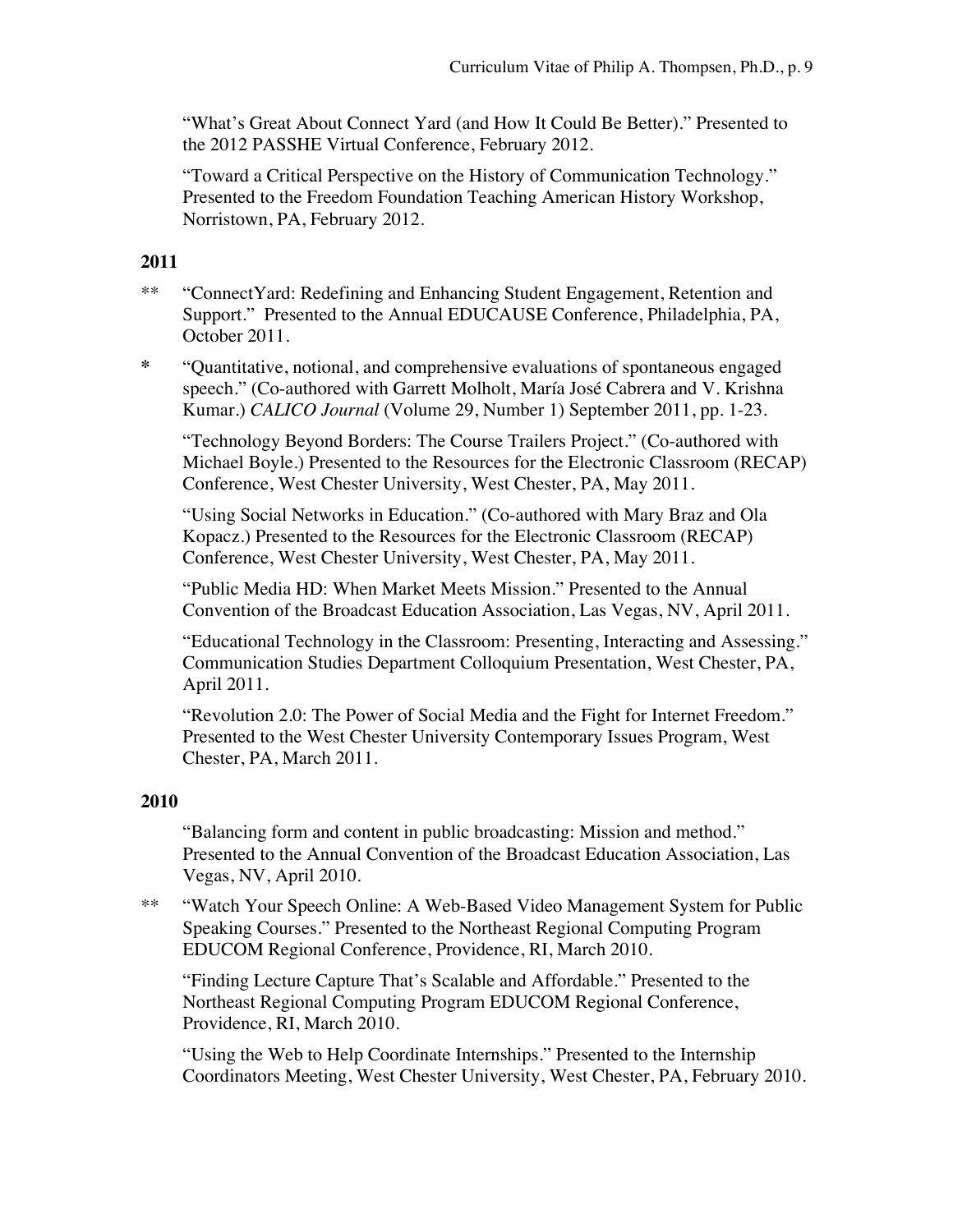"A System for Presenting Speech Videos on the Web and on Mobile Devices." Named a "Best Practice in Technology" by the West Chester University Curriculum and Policy Committee. Presented to the Curriculum and Policy Committee, West Chester University, West Chester, PA, December 2009.

"The Future of RECAP." Panel discussion participant at the Resources for the Electronic Classroom (RECAP) Conference, West Chester University, West Chester, PA, May 2009.

"Using Multiple Monitors in Educational Presentations." Presented to the Resources for the Electronic Classroom (RECAP) Conference, West Chester University, West Chester, PA, May 2009.

- \*\* "Developing a Vision for Converged Student Media." Presented to the Annual Convention of the Broadcast Education Association, Las Vegas, NV, April 2009.
- \*\* "Ethical Dilemmas in Student Media: When Money Talks, Ethics Walk." Presented to the Annual Convention of the Broadcast Education Association, Las Vegas, NV, April 2009.
- \*\* "Correlating Quantitative Measures of Speech with Perceptions of Fluency." (Co-authored with Garry Molholt, Maria Jose Carbrera, and V. Krishna Kumar.) Presented to the CALICO Conference, Phoenix, AZ, March 2009.

#### **2008**

Announcing: Communicating on Broadcast Media. An online interactive "wikibook" available on the web at http://en.wikibooks.org/wiki/Announcing. Second Edition, August 2008.

"Lecture Capture Options for Podcasting." Presented to the Resources for the Electronic Classroom (RECAP) Conference, West Chester University, West Chester, PA, May 2008.

"Clickers in the Classroom." Presented to the Resources for the Electronic Classroom (RECAP) Conference, West Chester University, West Chester, PA, May 2008.

"Textbook in an iPod: A Prototype." Final report to the Sabbatical Leave Committee, February 2008.

#### **2007**

"Producing Podcasts for Education." Presented at the Resources for the Electronic Classroom (RECAP) Conference, West Chester University, West Chester, PA, May 2007.

\*\* "Low Power, High Ideals: Student Radio in an iPod World." Presented to the Annual Convention of the Broadcast Education Association, Las Vegas, NV, April 2007.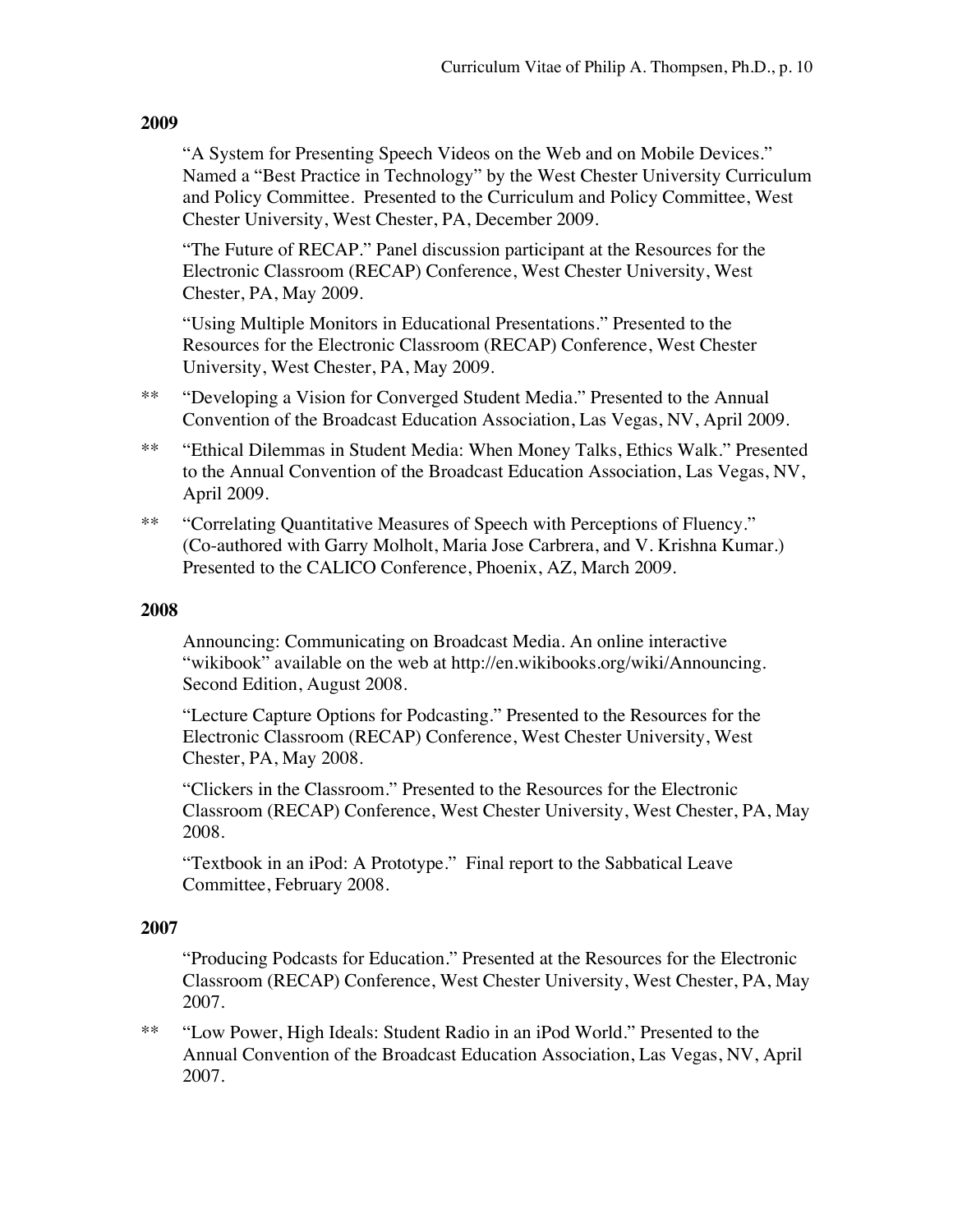Announcing: Communicating on Broadcast Media. An online interactive "wikibook" available on the web at http://en.wikibooks.org/wiki/Announcing. First Edition, August 2006.

"Highlighting the Best in Student Audio Production." Presented to the Annual College Media Convention, St. Louis, MO, Nov. 2006

"Student Video Show & Tell." Presented to the Annual College Media Convention, St. Louis, MO, Nov. 2006

- \*\* "Using Digital Video to Record and Present Student Speeches in Public Speaking Classes." Presented to the Annual Convention of the Eastern Communication Association, Philadelphia, PA, April 2006.
- \*\* "Public Radio's Convergence Shockwave: Student Radio in the iPod Age." Presented to the Annual Convention of the Broadcast Education Association, Las Vegas, NV, April 2006.

#### **2005**

\*\* "Fifty Years of Student Radio: Lessons from the Past." Presented to the Annual College Media Convention, Kansas City, MO, Oct. 2005.

"Producing a More Professional Sound in Student Radio." Presented to the Annual College Media Convention, Kansas City, MO, Oct. 2005.

"Student Radio: Show and Tell." Presented to the Annual College Media Convention, Kansas City, MO, Oct. 2005.

- \*\* "Students in Charge: A History of Noncommercial Student-Operated Radio Stations." Presented to the Annual Convention of the Broadcast Education Association, Las Vegas, NV, April 2005.
- \*\* "New Public Communication Technologies: Localism Under Siege." Presented to the Annual Convention of the Broadcast Education Association, Las Vegas, NV, April 2005.

#### **2004**

"The Future of Automation for Noncommercial Radio Stations." Presented to the Annual College Media Convention, Nashville, TN, Nov. 2004.

"Teaching With a Wireless Laptop Lab." Presented to the Resources for the Electronic Classroom (RECAP) Conference, West Chester University, West Chester, PA, May 2004.

\*\* "Untangling Public Media's Gordian Knot: Convergence and Commercialization in College Radio." Presented to the Annual Convention of the Broadcast Education Association, April, 2004, Las Vegas, NV.

"Excellence in College Broadcasting: Recognizing the Best in Student Audio Production." Presented to the Annual Convention of the Broadcast Education Association, April, 2004, Las Vegas, NV.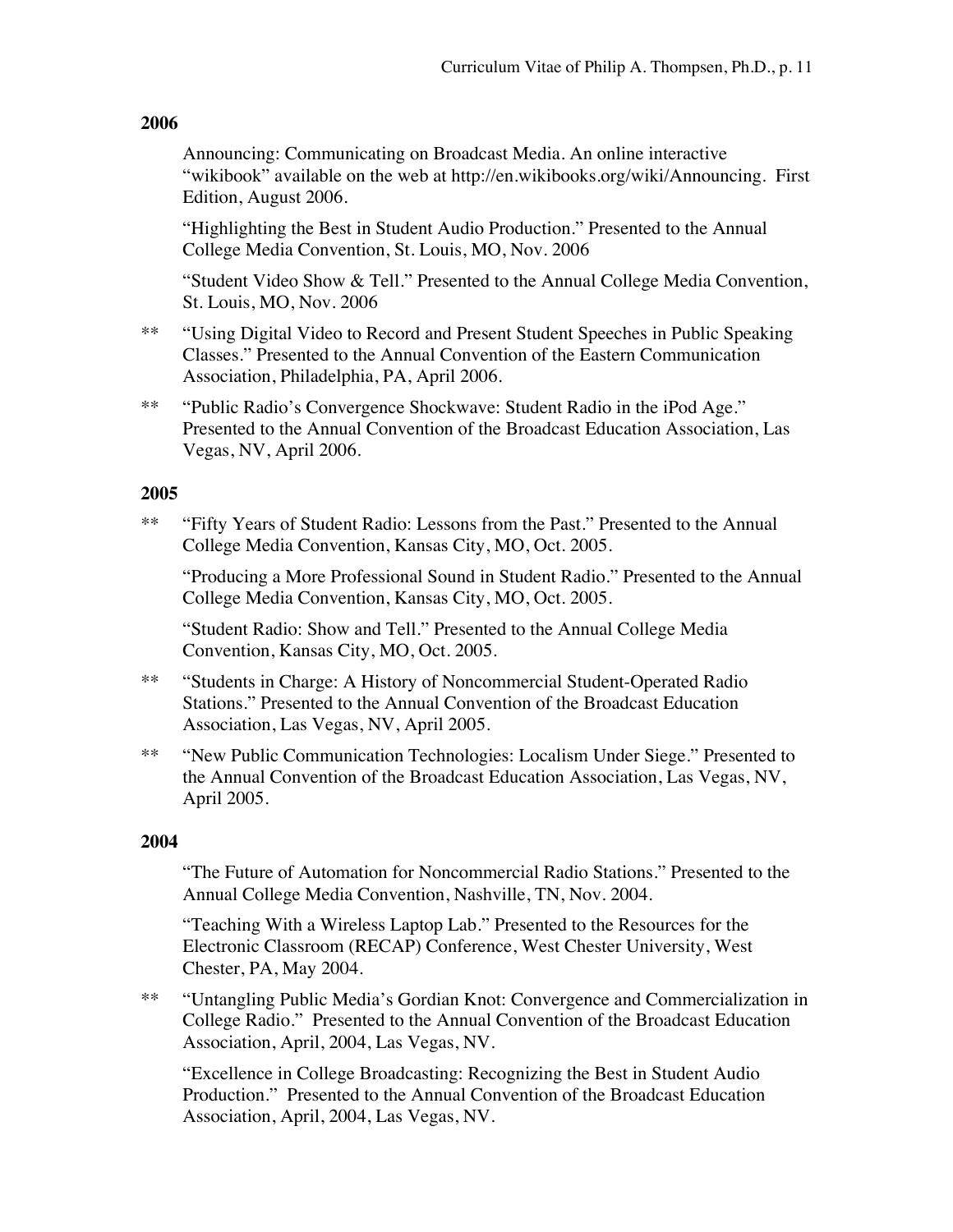- \* "What's Fueling the Flames in Cyberspace: A Social Influence Model." In Lance Strate, Ron Jacobson and Stephanie Gibson (eds.), *Communication and Cyberspace: Social Interaction in an Electronic Environment, 2nd Edition* (pp. 329- 347). Cresskill, NJ: Hampton Press.
- \*\* "Streaming Mad: College Radio and the Battle over Webcast Royalties." Presented to the Annual Convention of the Broadcast Education Association, April, 2003, Las Vegas, NV.
- \*\* "Promoting the Campus Radio Station." Presented to the Annual Conference of the Broadcast Education Association, April, 2003, Las Vegas, NV.

"BEA Festival 2003: Student Audio Productions." Presented to the Annual Convention of the Broadcast Education Association, April, 2003, Las Vegas, NV.

#### **2002**

\* "The CWEIS Initiative: Public Broadcasting's Venture into Community Networks." *The Electronic Journal of Communication/La Revue de Communication* (Volume 11, Number 2) Spring 2002.

"Video Editing for Classroom Presentations." Presented to the Resources for the Electronic Classroom (RECAP) Conference, West Chester University, West Chester, PA, May 2002.

"Assessing the Virtual University." Presented to the Annual Conference on Advancing Teaching in College Classrooms and Campus Cultures, Harrisburg, PA, March 2002.

#### **2001**

\* "Chapter 10: Noncommercial Radio." In Alan Albarron and Greg Pitts (eds.), *The Radio Industry: Readings in Mass Communication* (pp. 133-155). Needham Heights, MA: Allyn & Bacon.

"Putting a Hex on Decimal: An Introduction to the Hexadecimal System." (Coauthored with Ken Blatchford and John Finnegan.) Presented to the Apple Teacher Institute at Northwestern University, Evanston, IL, Aug. 2001.

"Virtual University : Final report." (Co-authored with Barbara Hunsberger and Jason Perkowski.) The Virtual University, Millersville University, July 2001. (Available at the Millersville University Library, OCLC # 48060005.)

\*\* "Individuals, Computers and Community." Presented to the Annual Convention of the International Communication Association, Washington, DC, May 2001.

"An Overview of the Classnet Computer Classroom Management System." Presented to the Resources for the Electronic Classroom (RECAP) Conference, West Chester University, West Chester, PA, May 2001.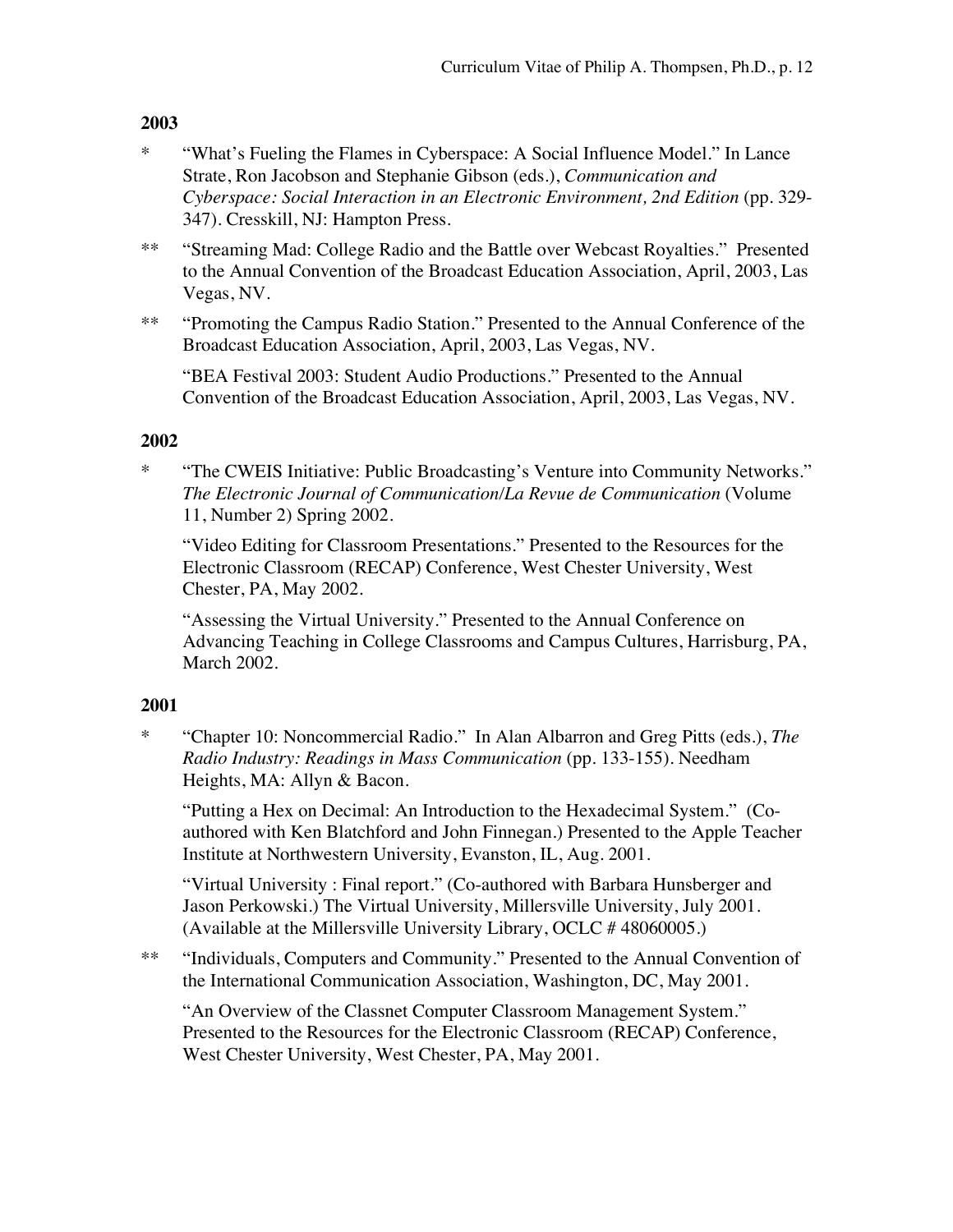\*\* "Napster and the First Amendment: College Radio's Alternative Conundrum." Presented to the Annual Convention of the Broadcast Education Association, Las Vegas, NV, April 2001.

"Towards an Online Journal of the Broadcast Education Association." Presented to the Annual Convention of the Broadcast Education Association, Las Vegas, NV, April 2001.

"Assessing Student Media Scholarship." Presented to the Annual Convention of the Broadcast Education Association, Las Vegas, NV, April 2001.

"Assessing the Virtual University: The Final Report of the Virtual University Assessment Coordinator." Presented to the Virtual University, Millersville University, March 2001. (Available at the Millersville University Library, OCLC # 48060012.)

\*\* "E-Mail Discussion Lists to Expand Course Participation by Diverse Student Populations." Presented to the State System of Higher Education Science, Math, Engineering and Technology Conference, Harrisburg, PA, Feb. 2001.

#### **2000**

- \*\* "Using Listservs in a Large Lecture Class." Presented to the Annual Convention of the Association of Internet Researchers, Lawrence, KS, Sept. 2000.
- \*\* "Going Digital: The Use of New Technologies by College Radio and Television Stations." Presented to the Annual Convention of the Broadcast Education Association, Las Vegas, NV, April 2000.

#### **1999**

- \*\* "Evaluation of E-Mail Discussion List Participation in Large Lecture Classes." Presented to the National Communication Association Summer Conference on Communication and Technology, Arlington, VA, July 1999.
- \*\* "What Support Do Faculty Need in the New Communication Technology Environment?" Presented to the National Communication Association Summer Conference on Communication and Technology, Arlington, VA, July 1999.
- \*\* "Computer-Aided Analysis of Electronic Mail Discussion." Presented to the Annual Convention of the Eastern Communication Association, Charleston, WV, April 1999. (Received Top Paper award from the Human Information Technology Interest Group.)
- \*\* "The Impact of Public Radio upon College Radio: Lessons from the Past, Hope for the Future." Presented to the Annual Convention of the Broadcast Education Association, Las Vegas, NV, April 1999.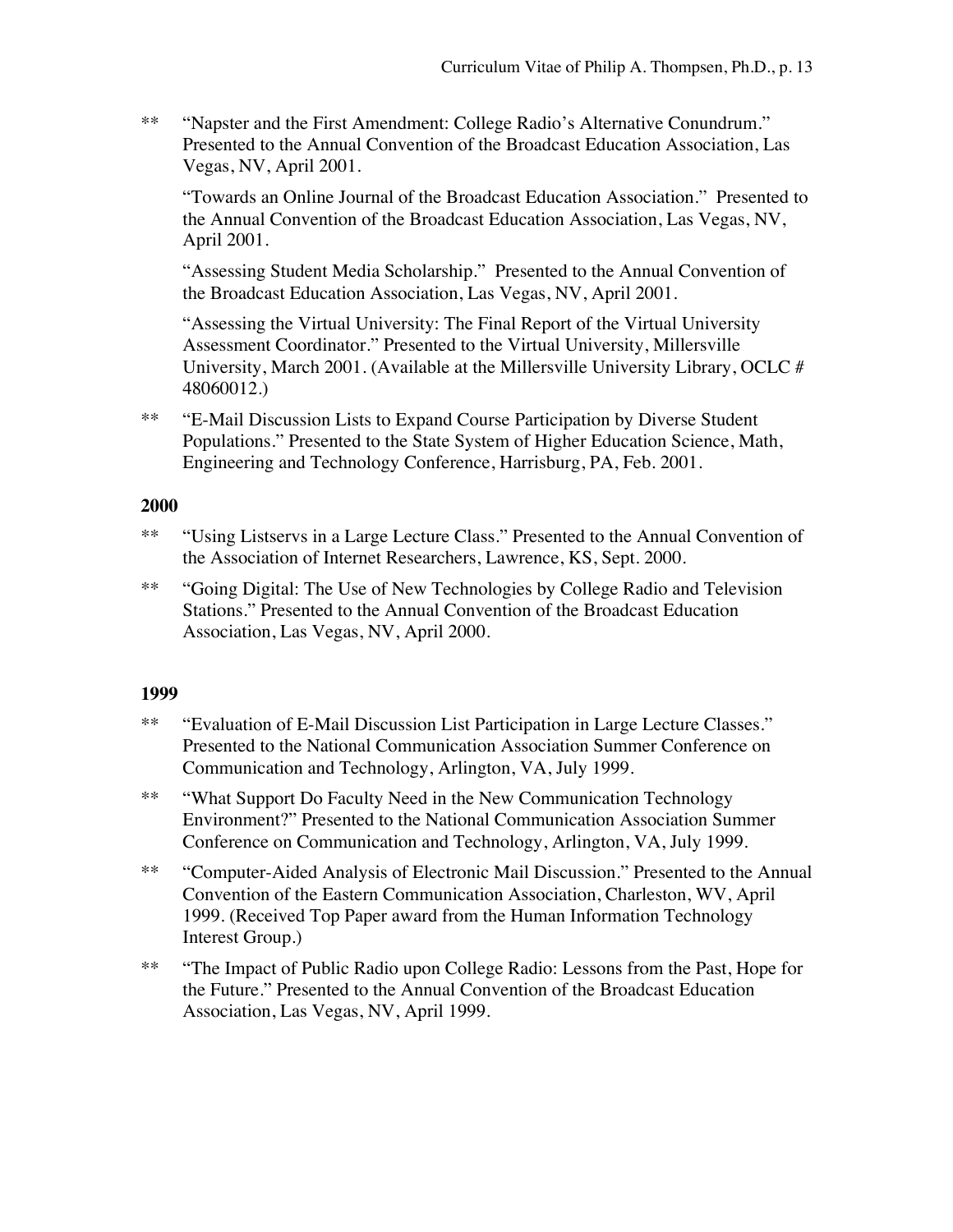\*\* "Community Networks: The Future of Public Broadcasting?" Presented to the Annual Convention of the National Communication Association, New York City, Nov. 1998.

"An Introduction to Writing for the Web." Presented to the University Festival, West Chester University, West Chester, PA, Oct. 1998.

\* "The Information Superhighway and the Public Interest: Lessons from Public Broadcasting." *The Pennsylvania Speech Communication Annual*, (Volume 54), Sept. 1998, pp. 1-23.

"Computer-Aided Analysis of Electronic Mail Discussion." Presented to the Computing Across the Curriculum Conference, Shippensburg University, Shippensburg, PA, May 1998.

"Applications of Digital Video in the Classroom." Presented to the Resources for the Electronic Classroom (RECAP) Conference, West Chester University, West Chester, PA, May 1998.

\*\* "Current Scholarship in Student Media Advising." Presented to the Annual Convention of the Broadcast Education Association, Las Vegas, NV, April 1998.

"Operational Dichotomies of Student-Operated Radio." Presented to the West Chester University Media Day Conference, West Chester University, West Chester, PA, Feb. 1998.

#### **1997**

- \* "What's Fueling the Flames in Cyberspace: A Social Influence Model." In Lance Strate, Ron Jacobson and Stephanie Gibson (eds.), *Communication and Cyberspace: Social Interaction in an Electronic Environment* (pp. 297-315). Cresskill, NJ: Hampton Press.
- \*\* "Reinventing Public Telecommunications for the New Millennium: The Corporation for Public Broadcasting's Community Networking Initiative." Presented to the Annual Convention of the Broadcast Education Association, Las Vegas, NV, April 1997.

"Student Media Advising: Three Critical Relationships." Presented to the Annual Convention of the Broadcast Education Association, Las Vegas, NV, April 1997.

#### **1996**

\* "Effects of Pictographs and Quoting on Flaming in Computer-Mediated Communication." (Co-author with Davis Foulger.) *Computers in Human Behavior* (Volume 12 Number 2) Summer 1996, pp. 225-243.

"Using the World Wide Web in Teaching at a Small College." Presented to the Annual Convention of the Consortium for Computing in Small Colleges, Liberty, MO, April 1996.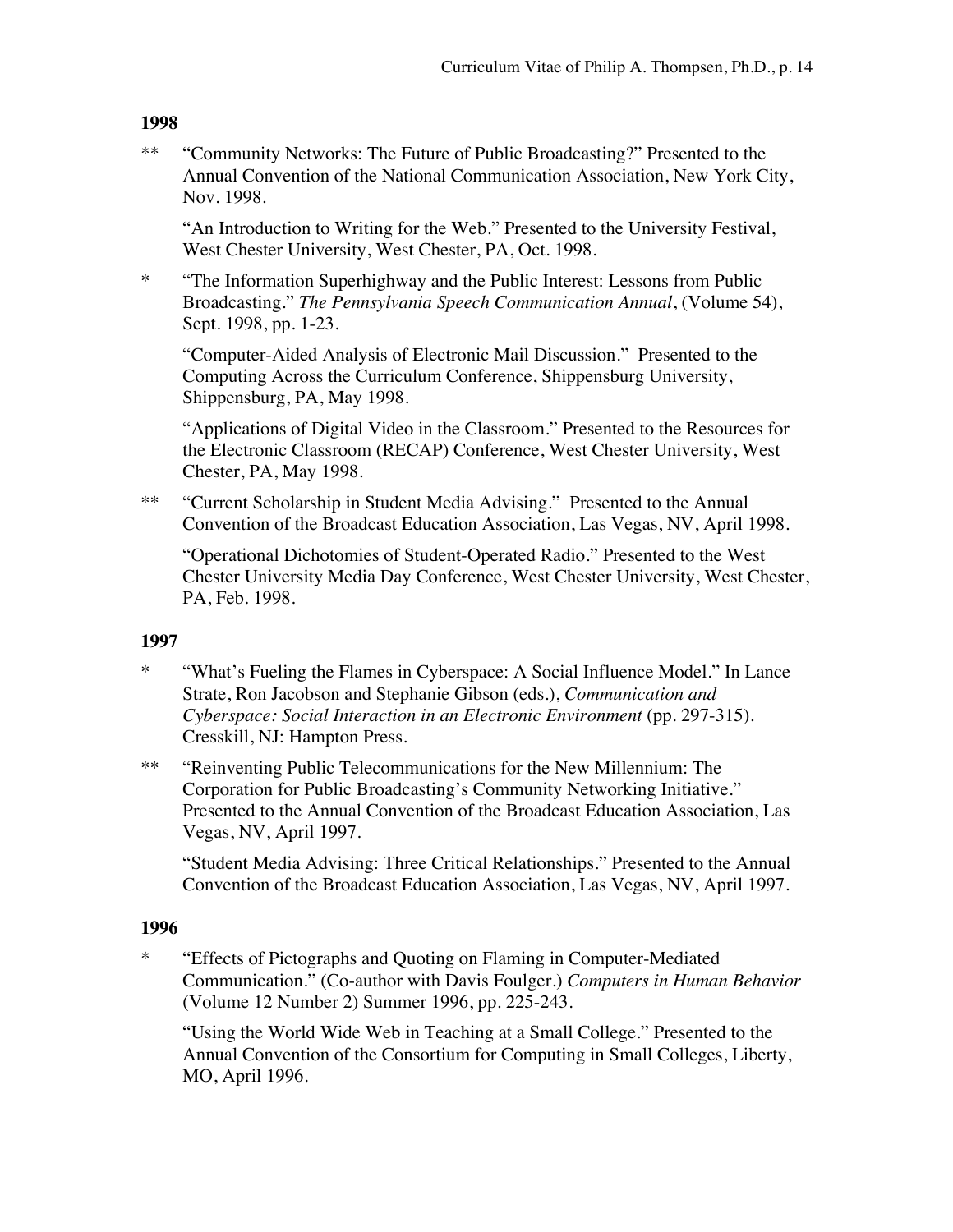"Communication Technologies and the Future of Higher Education." Presented to the Log-On Conference, William Jewell College, Liberty, MO, April 1995.

"An Exploration of Internet Resources for Educators." William Jewell College Faculty Workshop Series, Liberty, MO, Jan. 1995.

#### **1994**

"Current trends in Computer-Mediated Communication Research." Presented to the Annual Convention of the Speech Communication Association, New Orleans, LA, Nov. 1994.

"Computer-Mediated Communication: A Bibliography." Presented to the Annual Convention of the Speech Communication Association, New Orleans, LA, Nov. 1994.

\*\* "Free Speech on the Information Superhighway: An Argument for Noncommercial Access." Presented to the Annual Convention of the Speech Communication Association, New Orleans, LA, Nov. 1994.

"Freedom of Speech on the Information Superhighway." William Jewell College Faculty Paper Series, Liberty, MO, Nov. 1994.

- \* "An Episode of Flaming: A Creative Narrative." *Et Cetera: A Review of General Semantics*, (Volume 51 Number 1) Spring 1994, pp. 51-72.
- \* Free Speech in the Information Age: A Public Interest Vision for the National Information Infrastructure. In *The proceedings of The Fourth Conference on Computers, Freedom and Privacy*, Chicago, IL, March 1994, pp. 154-161.
- \*\* "The Loyal Viewer and the ELM: Central and Peripheral Routes to Differentiation of Local Television News Broadcasts." Presented to the Annual Convention of the Western States Communication Association, San Jose, CA, Feb. 1994.
- \*\* "Freedom of E-Speech: Situating the First Amendment in the National Information Infrastructure." Presented to the Annual Convention of the Western States Communication Association, San Jose, CA, Feb. 1994.

#### **1993**

- \*\* "Effects of Pictographs and Quoting on Flaming in Electronic Mail." (Co-authored with Davis Foulger.) Presented to the Annual Convention of the International Communication Association, Washington, DC, May 1993.
- \*\* "A Social Influence Model of Flaming in Computer-Mediated Communication." Presented to the Annual Convention of the Western States Communication Association, Albuquerque, NM, Feb. 1993.

#### **1992**

\*\* "Scholarly Publishing in the Electronic Age: A Graduate Student's Perspective." Presented to the Annual Convention of the Speech Communication Association, Chicago, IL, Oct. 1992. (Available from the ERIC Database, OCLC # 425432282.)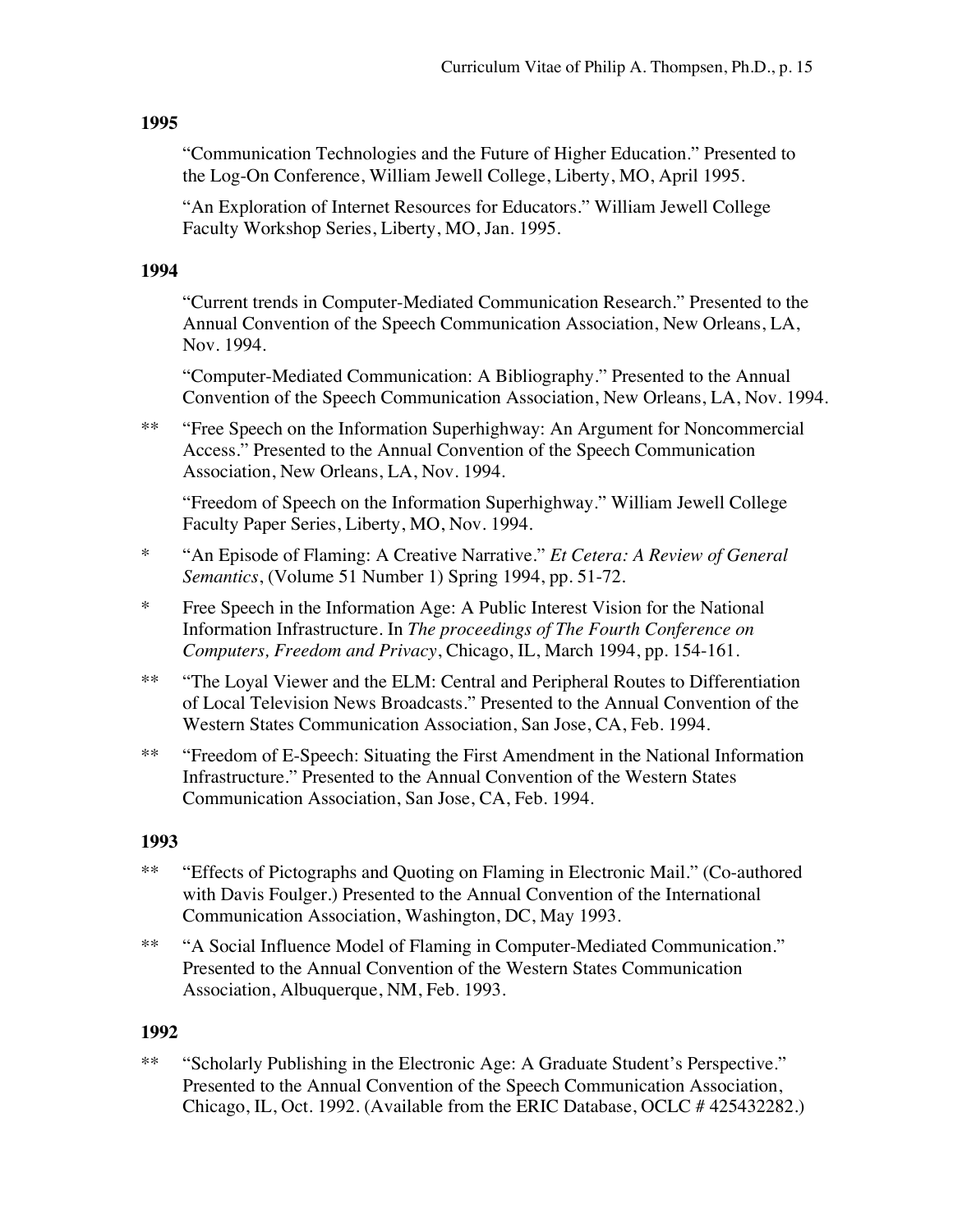- \*\* "An Episode of Flaming: A Creative Narrative." Presented to the Annual Convention of the Speech Communication Association, Chicago, IL, Oct. 1992. (Available from the ERIC Datatabase, OCLC # 425430554.)
- \* "To Be or Not to Be: An Exploration of E-Prime, Copula Deletion and Flaming in Electronic Mail." (Co-author with Dong Keun Ahn.) *Et Cetera: A Review of General Semantics*, (Volume 49 Number 2) pp. 146-164 (Summer 1992).
- \*\* "Public Broadcasting and Digital Information Services: What's Been Done, What's Being Done and What Could be Done." Presented to the Annual Convention of the International Communication Association, Miami, FL, May 1992. (Available from the ERIC Datatabase, OCLC # 425504491.)
- \*\* "Shortwave News Revisited: An Exploration into the News Programming of Four Major International Broadcasters." Presented to the Annual Convention of the Broadcast Education Association, Las Vegas, NV, April 1992.
- \* "Enhancing the Electronic Sandbox: A Plan for Improving the Educational Value of Student-Operated Radio Stations." *Feedback* (Volume 33 Number 1) pp. 1, 12-15 (Winter 1992).
- \*\* "To Be or Not to Be: An Exploration of E-Prime, Copula Deletion and Flaming in Electronic Mail." (Co-author with Dong Keun Ahn.) Presented to the Western States Communication Association, February 1992. (Available from the ERIC Database, OCLC # 425521864.)

- \*\* "Divvying Up the Discipline: On Divorcing Dame Speech." Presented to the Annual Convention of the Speech Communication Association, Atlanta, GA, Oct. 1991. (Available from the ERIC Database, OCLC # 425243999.) (Awarded 2nd place in debut paper competition.)
- \*\* "Enhancing the Electronic Sandbox: A Plan for Improving the Educational Value of Student-operated Radio Stations." Presented to the Annual Convention of the Broadcast Education Association, Las Vegas, NV, April 1991. (Available from the ERIC Database, OCLC # 425329140.) (Awarded 2nd place in debut paper competition.)

#### **Prior to 1991**

- \* "Style in Public Speaking: A General Semantics Approach." (Co-author with Thomas H. Willett.) *Et Cetera: A Review of General Semantics*, 43, pp. 291-296 (Fall 1986).
- \*\* "Bridging the Gap Between the Broadcast Tower and the Ivory Tower: Integrating Telecommunications Into Speech Communication Curricula." Presented to the Speech and Theatre Association of Missouri, Springfield, MO, Sept. 1985. (Available from the ERIC Database, OCLC # 425693774.)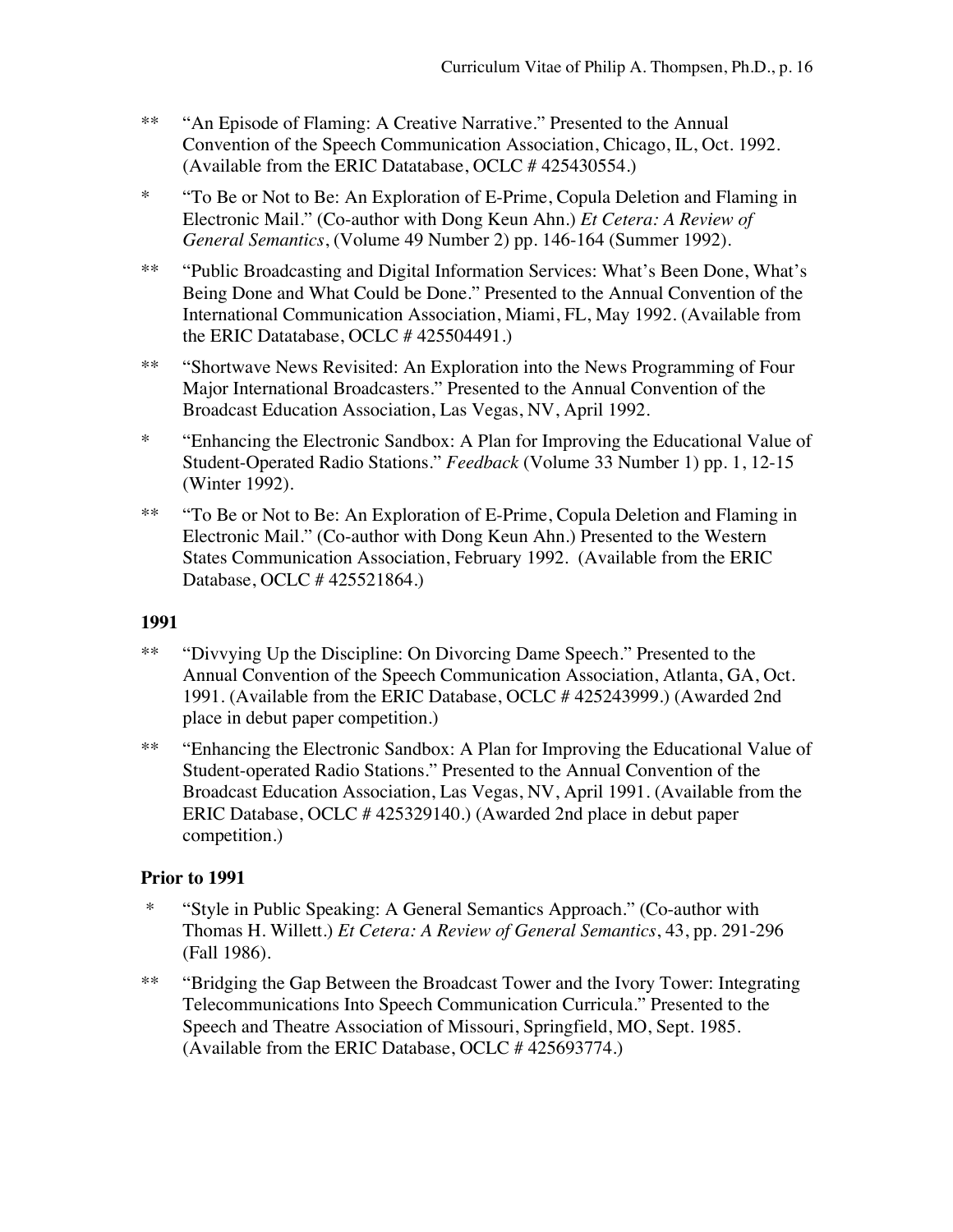### **Doctoral Dissertation**

*Toward a Public Lane on the Information Superhighway: An Examination of the Corporation for Public Broadcasting's Community-Wide Education and Information Service Initiative.*

University of Utah, Salt Lake City, UT. Defended June 1997.

Advisory Committee:

Robert K. Avery (chair) Timothy Larson Robert Mayer Robert Tiemens David Vergobbi

(Available from the University of Utah Library, OCLC # 39344936)

Finalist for the 1997 Broadcast Education Association Dissertation of the Year Award

### **Master's Thesis**

*Future Radio: Video Music and Its Effects on Radio Listening.* 

University of Louisiana at Lafayette.

Defended Nov. 1983.

Advisory Committee Steven Renshaw (chair) Gerald V. Flannery William Haggerman

(Available from the University of Louisiana at Lafayette Library, OCLC # 10620708)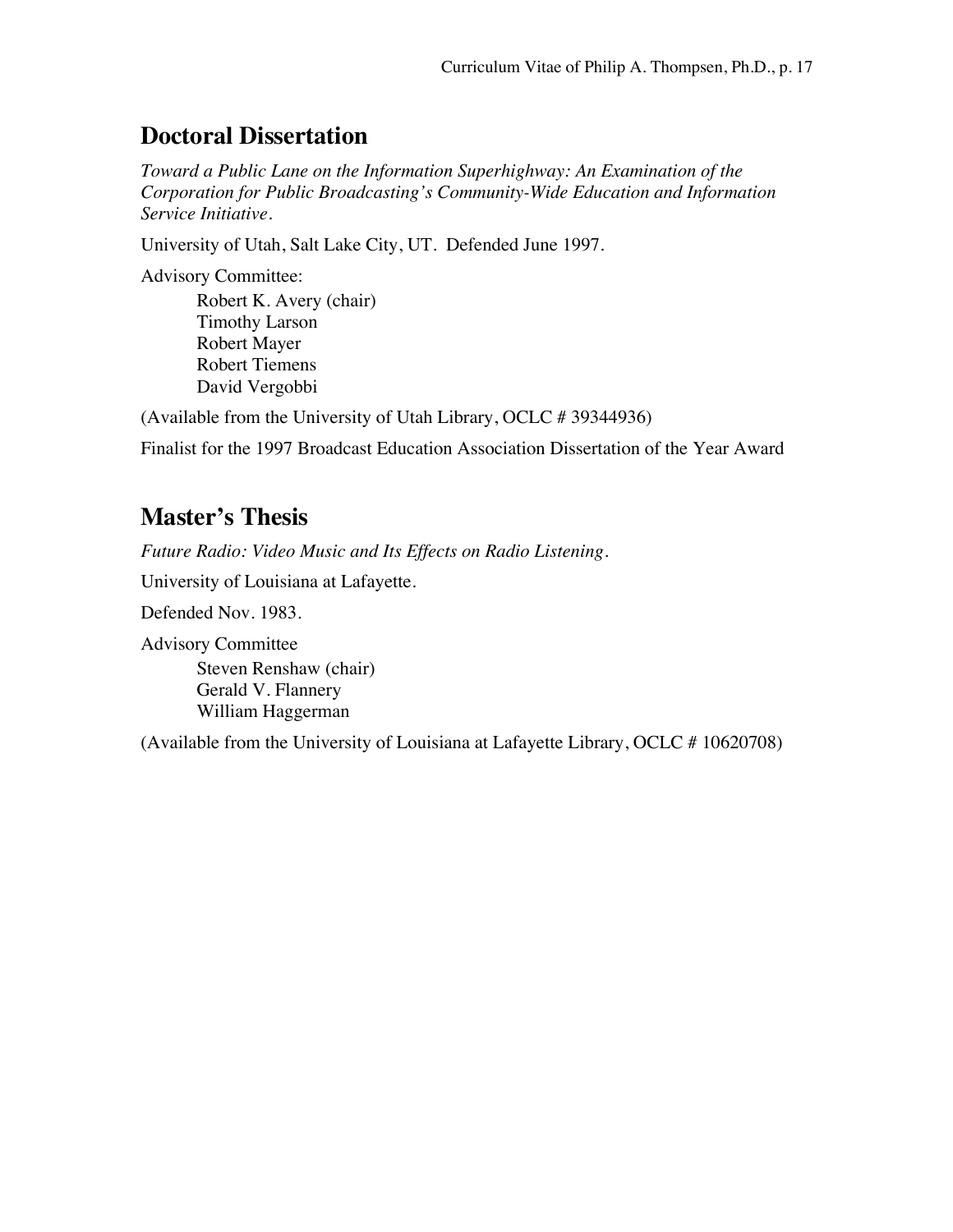### **Computer Software Development**

*Survival on the Moon* iPhone OS (iOS) educational application, 2010

*Friend or Foe* iPhone OS (iOS) educational application, 2010

*WCUR Player* iPhone OS (iOS) streaming audio application, 2010

*The Quad*  iPhone OS (iOS) web application, 2009

*Communication Department Online Video Presentation System*  Podcast Producer 2 custom application, 2008-present

*Communication Department Internship Directory* Drupal/Content Construction Kit custom application, 2008-2013

*COM TimeTracker* PHP custom application, 2008-present

*COM212 Podcast Player*  iPhone OS (iOS) web application, 2008

*Communication Department Interactive Web Service*  Drupal custom application, 2006-present

*Communication Department Course Management Service*  Moodle custom application, 2002-2006

*Communication Department Discussion Forum Service* WebStar/ListStar custom application, 1998-2002

*Full Life Plan Development Package* Microsoft Visual Basic enterprise application, 1998-1999

*Telecommunications Tutor* SuperCard custom application, 1987-1990

# **Web Site Management & Development**

http://communication.wcupa.edu/ Communication Studies at West Chester University May 1998-December 2016

Additional sites hosted on communication.wcupa.edu have included http://communication.wcupa.edu/gpu (Grandparents University) http://communication.wcupa.edu/groupdiv (NCA Group Division)

http://onairdemo.com Sep.  $2015$  – present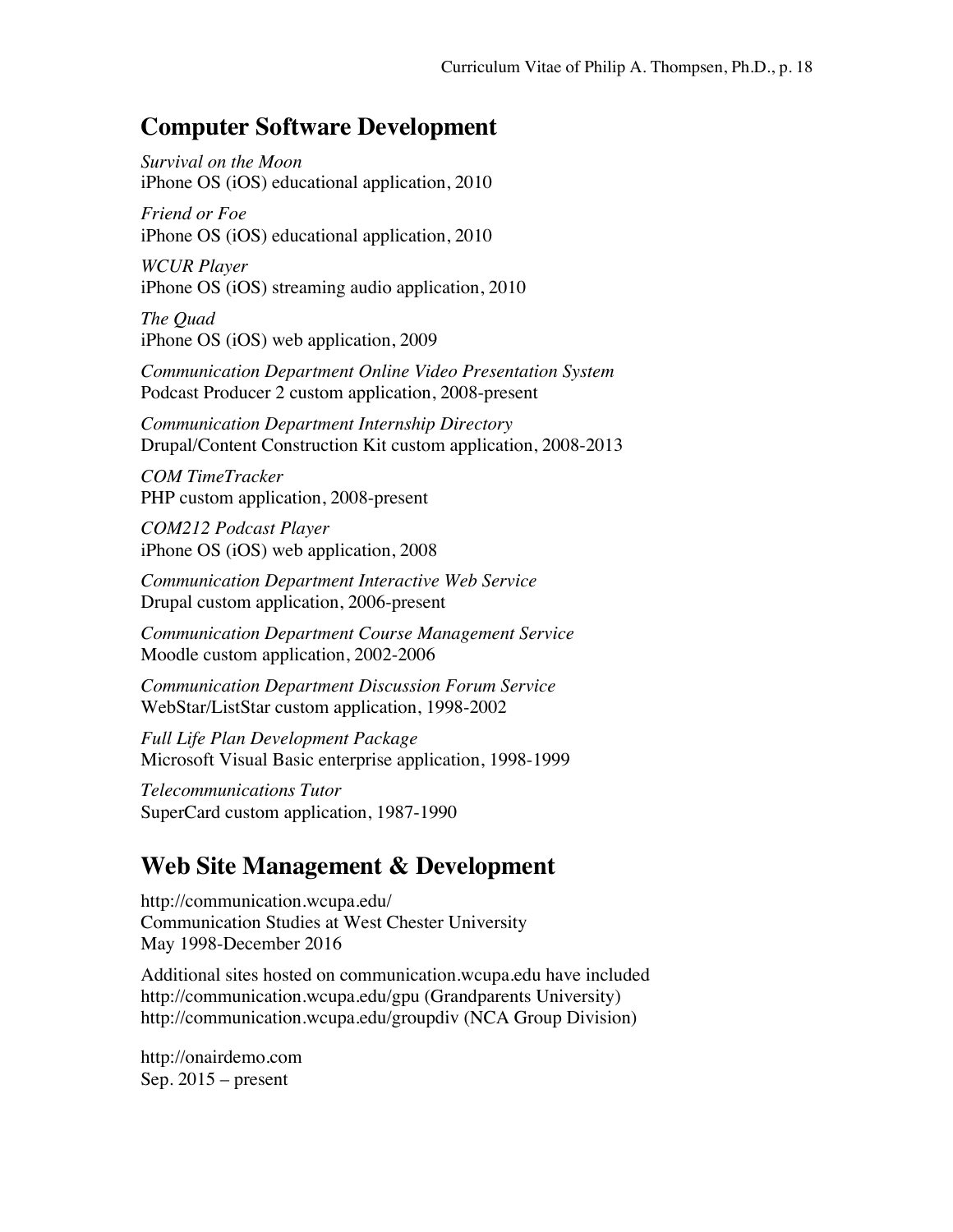http://wcuramcenter.com Feb. 2015 – Dec. 2016

http://wcusuri.com May 2014 – Dec. 2015

http://wcuweekly.com Oct. 2013 - present

http://wcublogs.com June 2009 – 2013

http://dnadiscussionproject.com Dec. 2008 – 2015

http://communicationstudies.org July 2006 - present

http://drthompsen.com Jan. 2006 – present

http://comwiki.org July 2006 – 2009

http://wcuquad.com/ *The Quad Online* (student newspaper) Sep. 2003-present

http://wcur.org (formerly http://wcur.fm) WCUR-FM (student-operated radio station) Feb. 1999-June 2007

http://www.jewell.edu/communication Communication at William Jewell College 1994-1997

http://kwjc.jewell.edu KWJC-FM (student-operated radio station) 1994-1997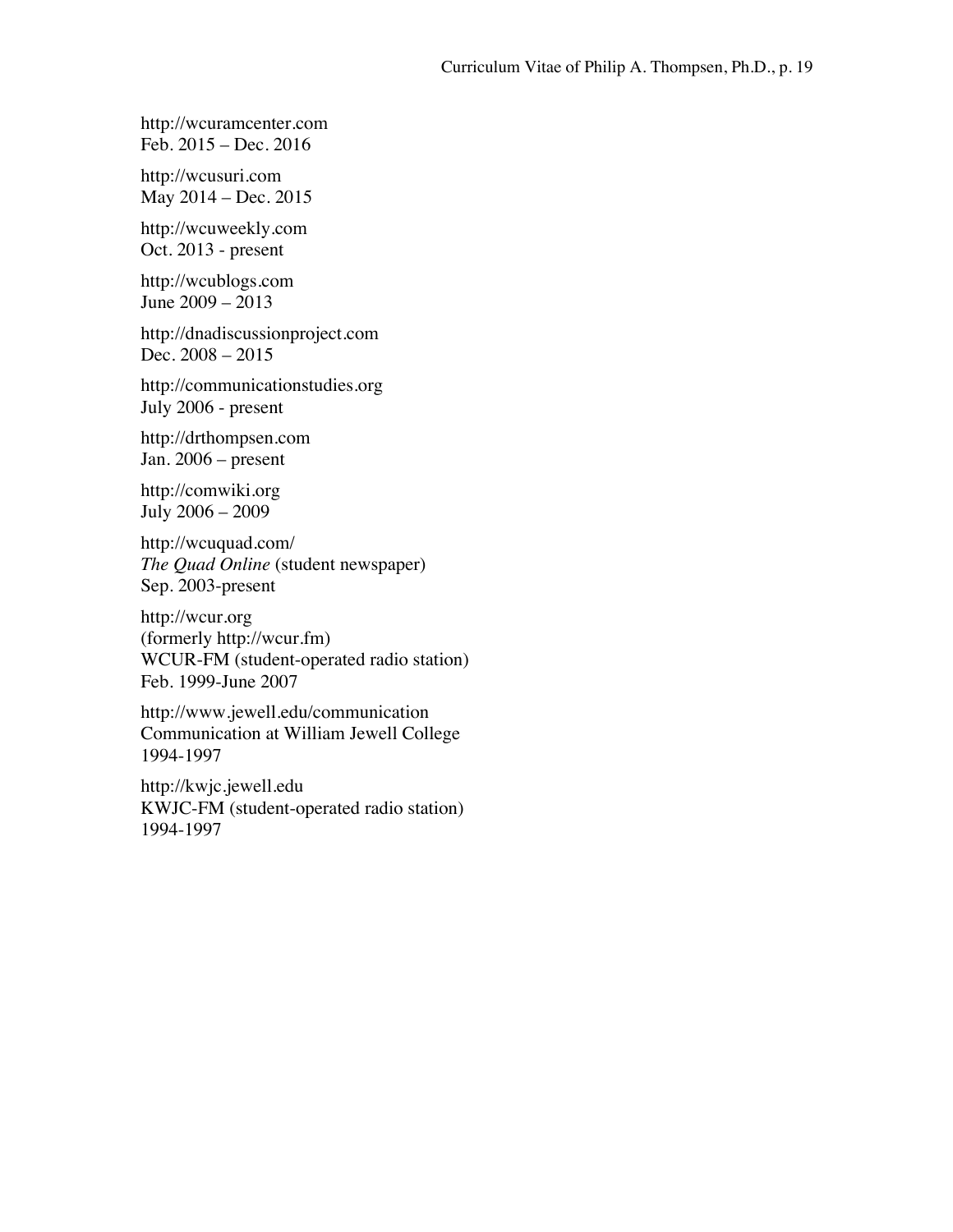### **Grants Awarded**

"Student Video Camera Upgrades." WCU Technology Fee Fund Grant. Award of \$48,446, September 2018.

"Green Screen Studio Upgrades." WCU Technology Fee Fund Grant. Award of \$11,506, September 2018.

"Studio Video Production Upgrades." WCU Technology Fee Fund Grant. Award of \$7,143, September 2016.

Office of Distance Education Online/Blended Teaching with Technology Showcase Competition. Award of \$500, May 2015.

Summer Undergraduate Research Institute (SURI) Faculty Mentor Grant. Award of one credit hour of summer compensation, June 2014.

"COM250 SOAP Modules." (With Anita Foeman and Bessie Lawton.) College of Arts and Sciences Dean's Initiative Award to Expand Access to Education through Technology. Award of \$6,000, June 2014.

"Expanding Access to Education through a MOOC: A Proposal for a Massive Open Online Course in Mass Communication." College of Arts and Sciences Dean's Initiative Award Expand Access to Education through Technology. Award of \$5,200, May 2014.

"Mobile Journalism (MoJo) Project." WCU Technology Fee Fund Grant. Award of \$5,862, October 2013.

"Borderless Communication: A Project to Extend Intercultural Communication (COM250) to International and Domestic High School Seniors via Distance Education." (With Anita Foeman and Bessie Lawton.) College of Arts and Sciences Dean's Award for New Initiatives in Support of Diversity and International Outreach. Award of \$7,800, June 2013.

"GoREACT Online Video Assessment for SPK208." WCU Technology Fee Fund Grant. Award of \$1,999, June 2013.

"Transforming SPK 208 (Public Speaking) into a Hybrid Course." (With Anita Foeman, Bessie Lawton and Meghan Mahoney.) Provost's Initiative for Excellence in Course Redesign and Academic Transformation. Award of \$22,801.41, March 2013.

"The Public Speaking (SPK 208) Hybrid Project." (With Bessie Lawton, David Levasseur and Meghan Mahoney.) College of Arts and Sciences Dean's Initiative Award to Expand Access to Education through Technology. Award of \$12,825, January 2013.

Technology Consultant for "The Psychology Advising Website Project." (With Jen Bunk and Belinda Haikes.) College of Arts and Sciences Dean's Grant. Award of \$1,000, September 2012.

Time Warner Thought Leadership Faculty Fellowship. Fellowship served at the Time Warner Media Lab, New York, NY, June 2012.

"The COM 212 Hybrid Project." College of Arts and Sciences New Initiative Grant. Award of \$5,500, January 2012.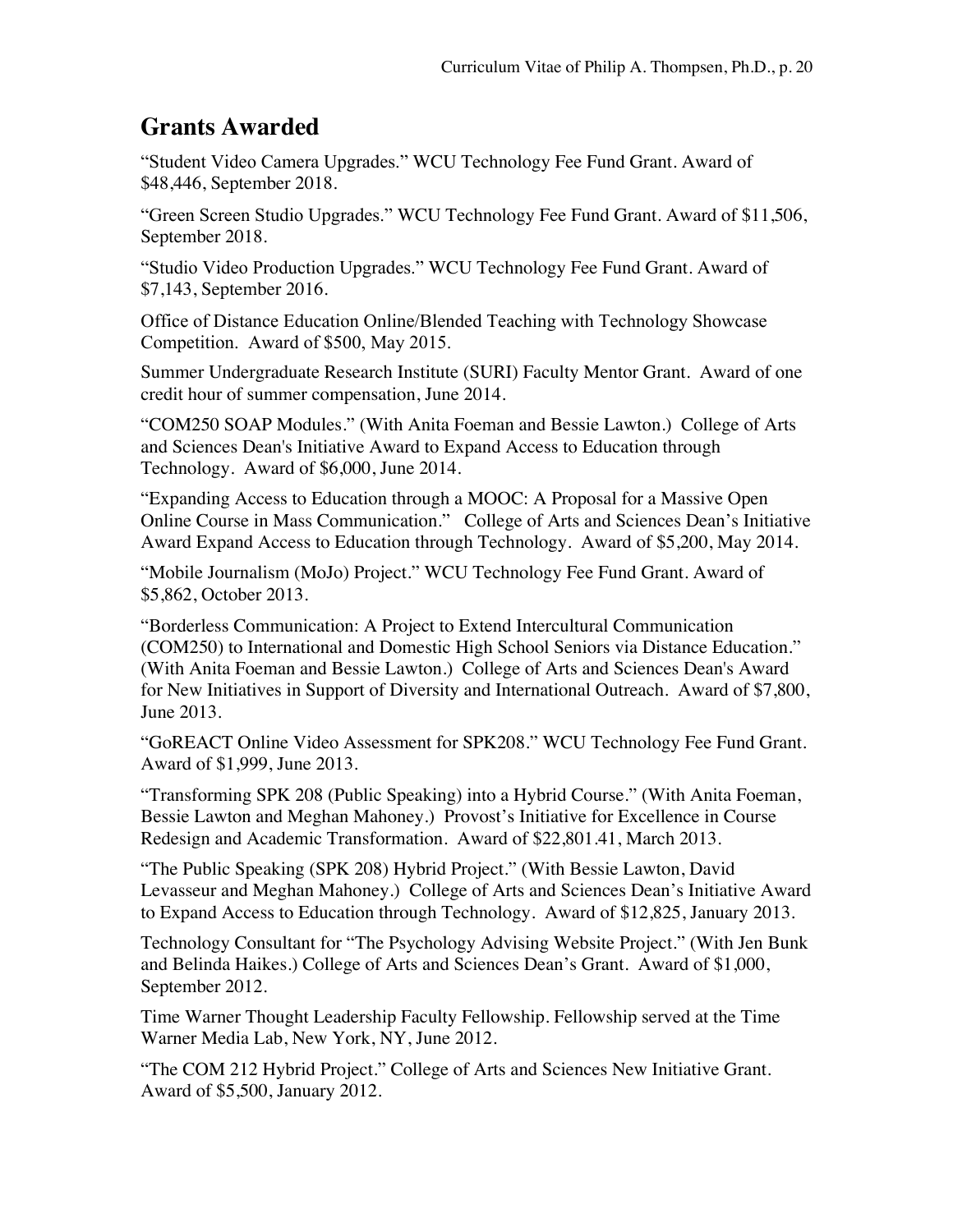Technology Consultant for "The Intercultural Communication Hybrid Project." (With Anita Foeman and Bessie Lawton.) College of Arts and Sciences Award of \$2000, May 2011.

Winter session course development grant for "iOS Boot Camp." Award of \$2000, August 2010.

"The Course Trailers Project: Promoting Digital Media Creation with Portable Digital Audio/Video Production Suites." WCU Technology Beyond Borders Grant (co-grantee with Michael Boyle). Award of \$10,221, April 2010.

College of Arts and Sciences Entrepreneur Grant for developing an online course in communication studies for dual-enrollment (high school students for college credit). Award for \$5,384 (used for 3-credit release time) Spring 2010.

"iClicker Student Response System for Large Lecture Classes." WCU Technology Fee Fund Grant. Award of \$7,150 granted on Sept. 9, 2009.

"Flip Cameras for Engaging Student Learning." College of Arts and Sciences Educational Fund Grant. Award of \$3,200 on February 16, 2009.

"Improving Instruction in Large Lecture Classes." WCU Pedagogy for Engagement Grant. Award of \$2,500 on June 1, 2005.

"Wireless Teaching Lab Grant." WCU Technology Fee Fund Grant. Award of \$63,000 granted on Nov. 17, 2003.

Virtual University Assessment Coordinator, Virtual University, Millersville, PA. Award of 3-credit release time Fall 2000.

Pennsylvania Association of Broadcasters Faculty Fellowship. Award of \$1500 for summer fellowship stipend. Fellowship served at KYW-AM and KYW-TV, Philadelphia, July 2000

C-SPAN Faculty Fellowship. Award of \$500 stipend plus travel and lodging. Fellowship served at C-SPAN Headquarters in Washington, D.C., Jan. 1999

"Using Computer-Mediated Communication to Assess Student Learning." Award of \$2000 from the West Chester University Student Learning Outcomes Committee. Jan. 1998

"Helping Students Become Better Communicators: A Plan for the Assessment of the B.A. in Communication Studies Program." Assessment Plan Development Grant. Award of 3-credit release time. West Chester University Assessment Program, June 1998

Computers, Freedom & Privacy Graduate Fellowship. Award of \$500 stipend to attend the Computers, Freedom & Privacy Conference, 1994

Marriner S. Eccles Graduate Research Fellowship. Award of tuition and research fellowship stipend. University of Utah, 1993-1994

Jay W. and Sharlene B. Glassman Graduate Fellowship. Award of tuition and teaching fellowship stipend. Department of Communication, The University of Utah, 1990-1993

Graduate teaching Assistantship. Award of tuition and teaching assistantship stipend. Department of Communication, University of Louisiana at Lafayette, 1982-1983.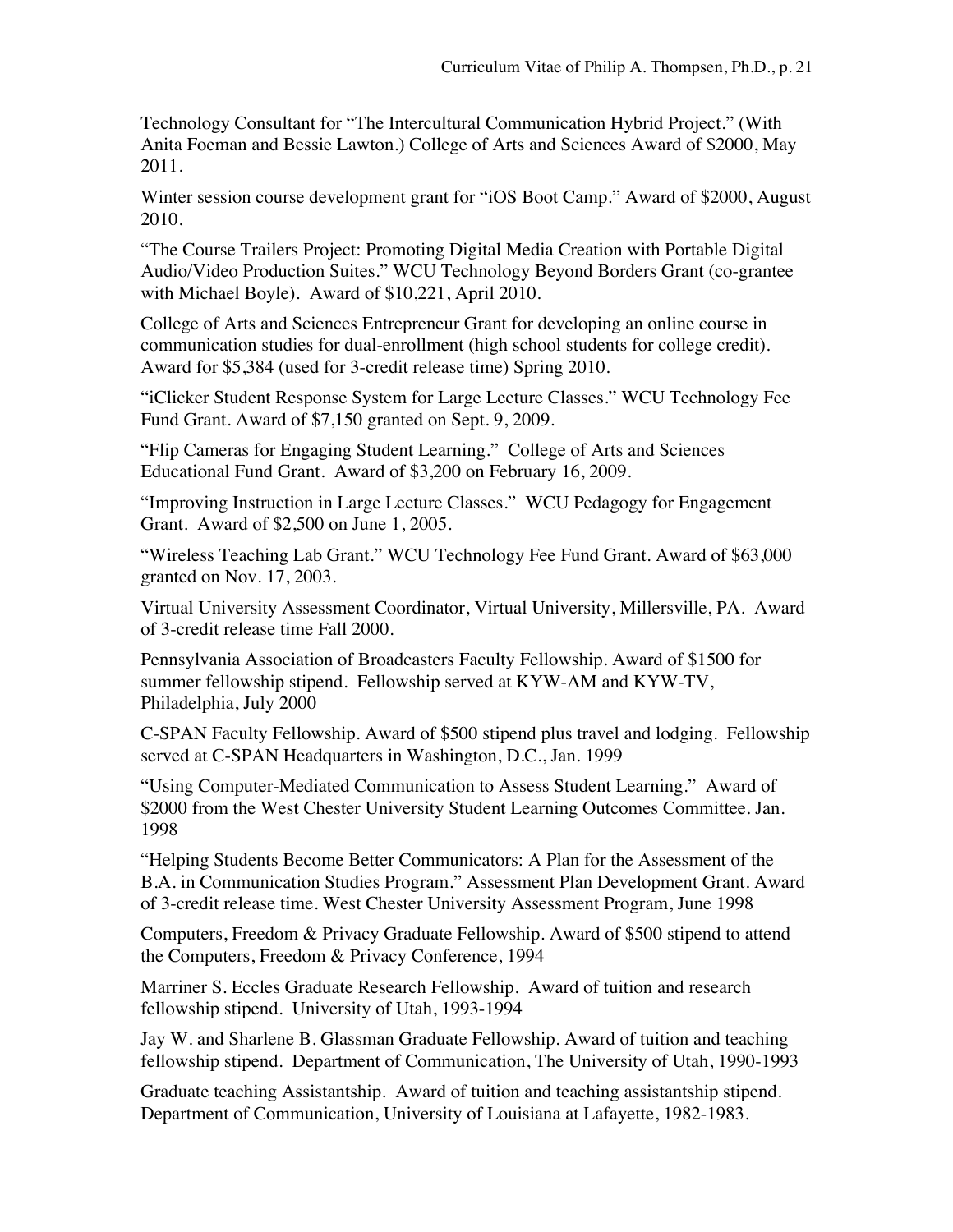### **Other Awards and Honors**

Signature Station Award (Honorable Mention for WCUR-FM). Broadcast Education Association, April 2019.

Legacy of Leadership Award. West Chester University Division of Student Affairs, March 2017.

Keystone Press Award (Honorable Mention in News Column category for *The Quad*). Pennsylvania Newspaper Association, February 2016.

Keystone Press Award (Honorable Mention in Review category for *The Quad*). Pennsylvania Newspaper Association, February 2016.

Online/Blended Teaching with Technology Excellence Award. WCU Office of Distance Education, May 2015.

Keystone Press Award (Honorable Mention in News Website category for *The Quad*). Pennsylvania Newspaper Association, March 2015.

Communication Professor of the Week. Awarded by WCU Communication Studies majors, Nov. 2015

Faculty Academic Advisor Appreciation Award. Awarded by WCU Undergraduate Studies and Student Support Services and Omicron Delta Kappa, April 2015.

Best Practice in Technology Award for "A System for Presenting Speech Videos on the Web and on Mobile Devices." Presented by the West Chester University Curriculum and Policy Committee, West Chester, PA, Dec. 3, 2009.

Keystone Press Award (Honorable Mention in Photo Story Category for *The Quad*). Pennsylvania Newspaper Association, March 2009.

Outstanding Faculty Award (2007-2008 academic year). West Chester University Honors College, April 2008.

Outstanding Faculty Award (2006-2007 academic year). West Chester University Honors College, April 2007.

Outstanding Faculty Advising Award. West Chester University Media Advisory Board, April 2007.

Outstanding Faculty Award (2005-2006 academic year). West Chester University Honors College, April 2006.

Teacher of the Year. West Chester University Department of Communication Studies, May 2001

Outstanding Faculty Award (1999-2000 academic year). West Chester University Honors College, March 2000.

Teacher of the Year. West Chester University Department of Communication Studies, May 1999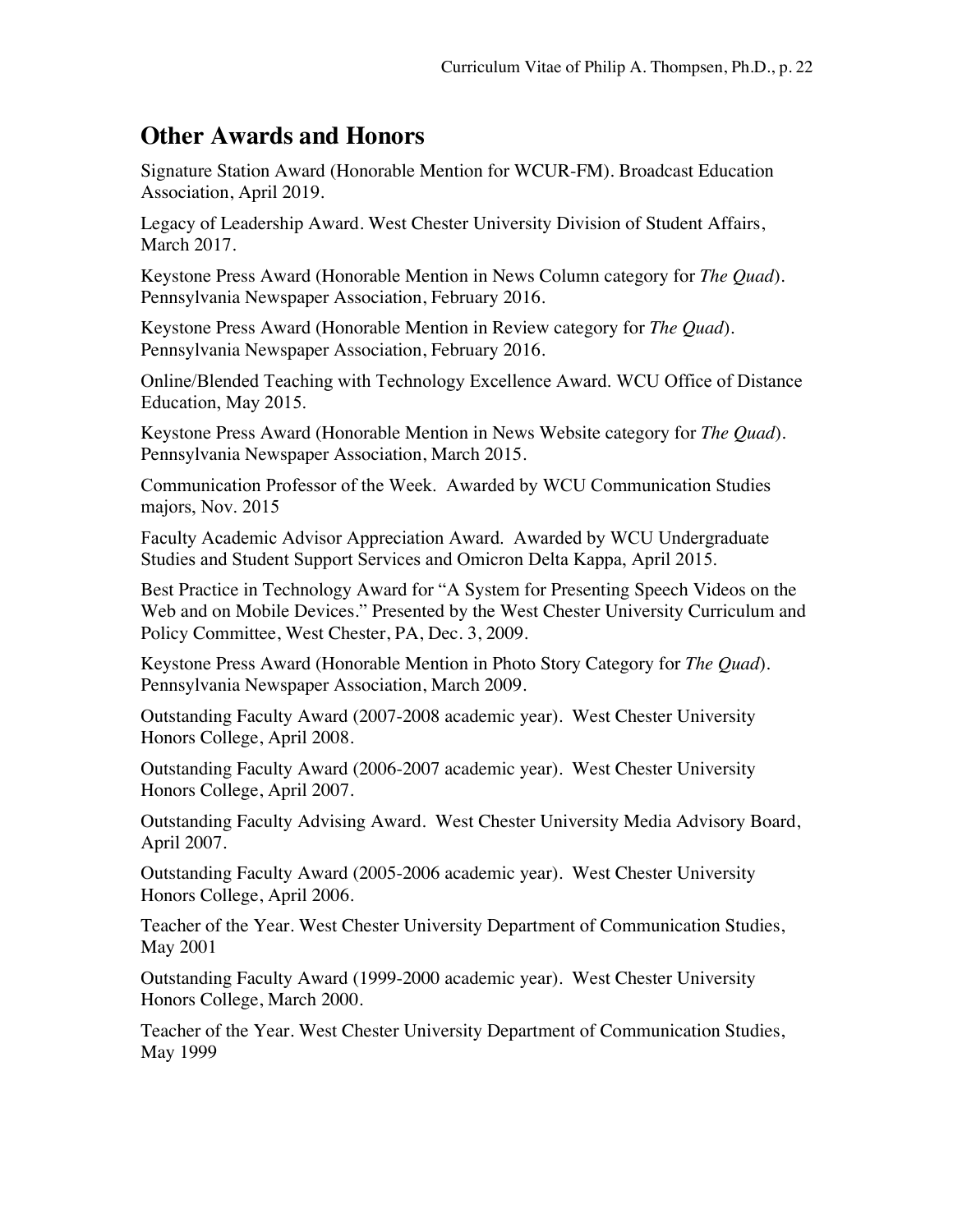Top Paper Award in the Human Information Technology Interest Group for "Computer-Aided Analysis of Electronic Mail Discussion." Eastern Communication Association, April 1999

Dissertation of the Year Award (Finalist). Broadcast Education Association, April 1998

Debut Paper Award for "Divvying Up the Discipline: On Divorcing Dame Speech." Speech Communication Association, Oct. 1991

Debut Paper Award for "Enhancing the Electronic Sandbox: A Plan for Improving the Educational Value of Student-operated Radio Stations." Broadcast Education Association, April 1991

Graduate Student of the Year. Department of Communication, University of Louisiana at Lafayette, May 1983.

### **Sabbaticals and Leaves of Absence**

*Sabbatical leave of absence for writing a textbook on broadcast performance*. West Chester University sabbatical project awarded for the spring and fall semesters of 2017.

*Textbook in an iPod: Developing a prototype*. West Chester University sabbatical project awarded for the fall semester of 2007.

*Professional development leave of absence for completing the doctoral dissertation*. William Jewell College leave of absence awarded for the spring semester of 1997.

*Professional development sabbatical leave for doctoral course work*. William Jewell College sabbatical awarded for the 1990-1991 academic year.

### **Other Professional Development**

*How to Create a Udemy Course*. Online course provided by Udemy.com. July 7, 2013.

*BlendKit 2012: Blended Learning Toolkit*. Online course sponsored by the American Association of State Colleges and Universities and the University of Central Florida. September 24-October 29, 2012.

*Time Warner College Professors Thought Leadership Seminar*. Professional seminar at the Time Warner Media Lab, New York, NY. July 23-July 24, 2012.

*Campus Security Authority Training*. West Chester University Department of Public Safety seminar, West Chester, PA. March, 2012.

*Apple Computer Teacher Institute Fellow.* Fellowship served at Northwestern University, Evanston, IL, Aug. 2001

*Pennsylvania Association of Broadcasters Faculty Fellow*. Fellowship served at KYW-AM and KYW-TV, Philadelphia, July 2000

*C-SPAN Faculty Fellow*. Fellowship served at C-SPAN Headquarters in Washington, D.C., Jan. 1999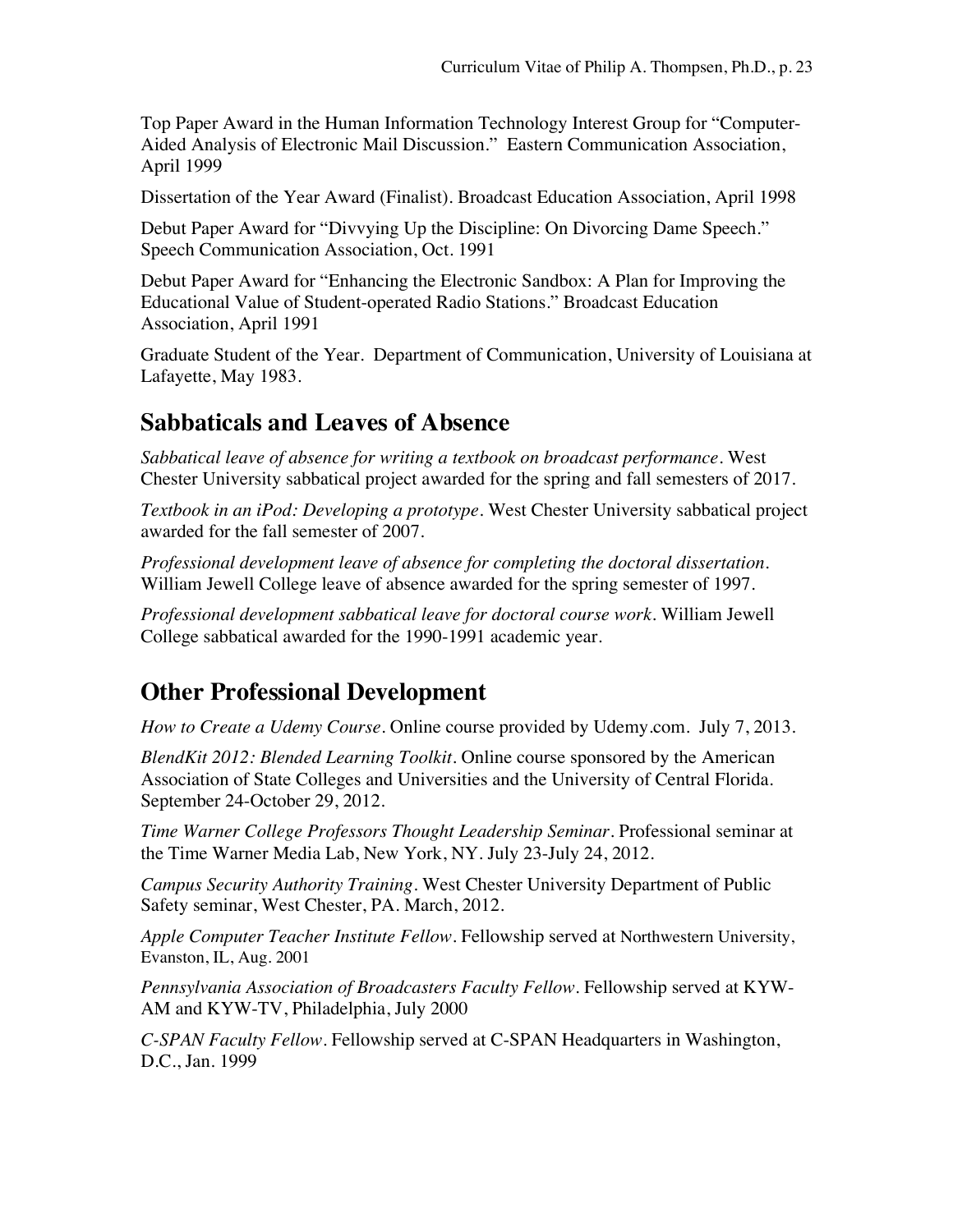### **Participation at Conferences & Conventions**

*Apple Computer Video Production Seminar* King of Prussia, PA, Oct. 2001

*Association for Education in Journalism & Mass Communication* Baltimore, MD, Aug. 1998

*Association of Internet Researchers* Lawrence, KS, Sept. 2000

*Association for Women in Communications* Philadelphia, PA, July 1998

*Broadcast Education Association* Las Vegas, NV, April 2019 Las Vegas, NV, April 2018 Las Vegas, NV, April 2017 Las Vegas, NV, April 2016 Las Vegas, NV, April 2015 Las Vegas, NV, April 2014 Las Vegas, NV, April 2013 Las Vegas, NV, April 2012 Las Vegas, NV, April 2011 Las Vegas, NV, April 2010 Las Vegas, NV, April 2009 Las Vegas, NV, April 2007 Las Vegas, NV, April 2006 Las Vegas, NV, April 2005 Las Vegas, NV, April 2004 Las Vegas, NV, April 2003 Las Vegas, NV, April 2002 Las Vegas, NV, April 2001 Las Vegas, NV, April 2000 Las Vegas, NV, April 1999 Las Vegas, NV, April 1998 Las Vegas, NV, April 1997 Las Vegas, NV, April 1996 Las Vegas, NV, April 1995 Las Vegas, NV, April 1992 Las Vegas, NV, April 1991 Las Vegas, NV, April 1989 Las Vegas, NV, April 1988 Las Vegas, NV, April 1987 Las Vegas, NV, April 1986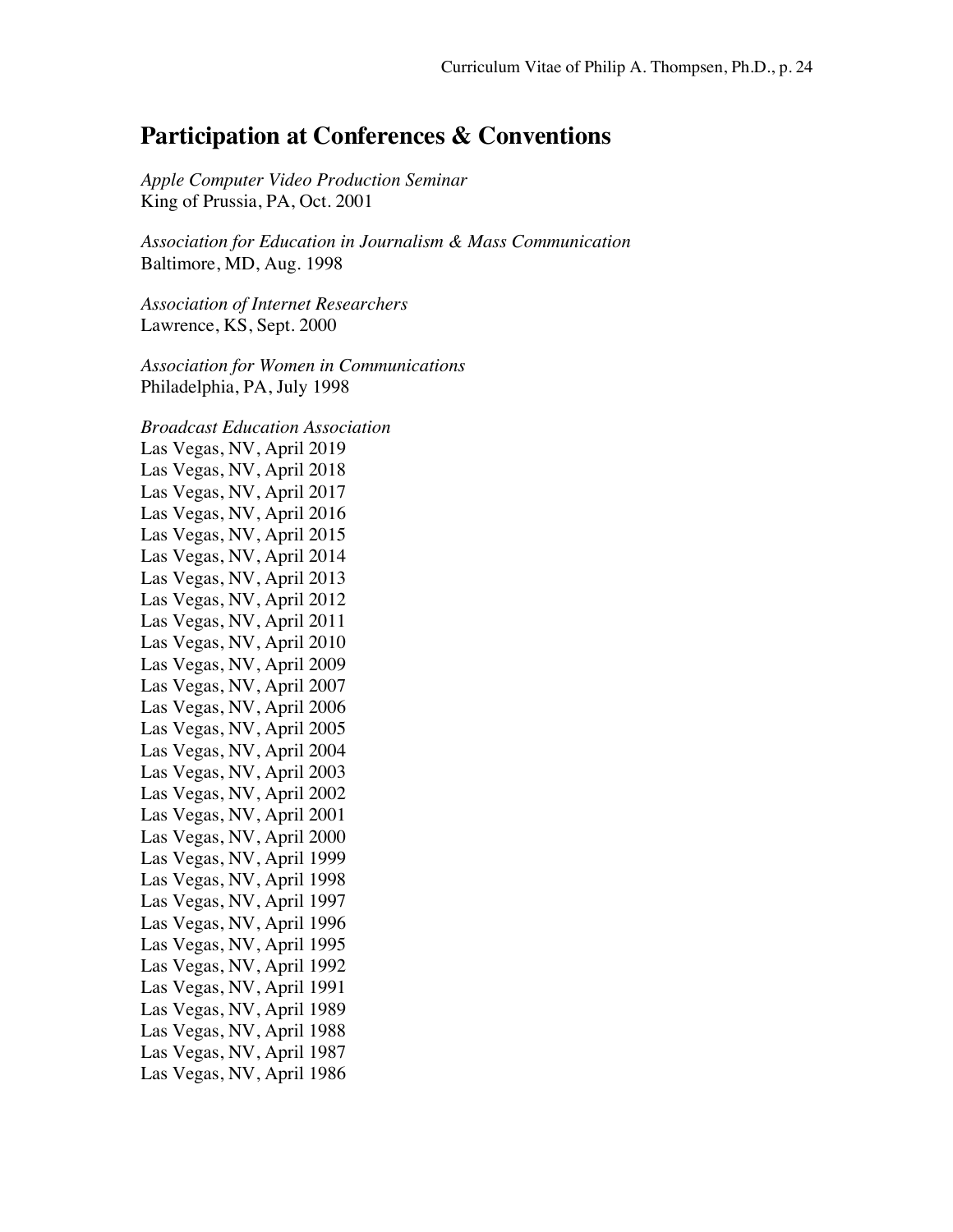*College Media Convention* St. Louis, MO, Oct. 2006 Kansas City, MO, Oct. 2005 Nashville, TN, Nov. 2004 Dallas, TX, Nov. 2003 Orlando, FL, Nov. 2002

*Computer Professionals for Social Responsibility* Seattle, WA, Oct. 1993

*Computing Across the Curriculum Conference* Shippensburg, PA, May 1998

*Conference on Computers, Freedom & Privacy* Chicago, IL, March 1994

*Consortium for Computing in Small Colleges* Liberty, MO, April 1996

*C-SPAN Seminar for Professors* Washington, DC, Jan. 1999

*Digital Media East Conference* New York, NY, July 2004

*Digital Life Conference* New York, NY, Oct. 2005 New York, NY, Oct. 2004

*Eastern Communication Association* Philadelphia, PA, April 2015 Pittsburgh, PA, April 2013 Philadelphia, PA, April 2006 Charleston, WV, April 1999

*EDUCAUSE Conference* Philadelphia, PA, October 2011

*Freedom Foundation Teaching American History Workshop* Norristown, PA, February 2012

*Fusion Brightspace/D2L Users Conference*  Washington, DC, July 2016 Orlando, FL, June 2015 Nashville, TN, July 2014 Boston, MA, July 2013 San Diego, CA, July 2012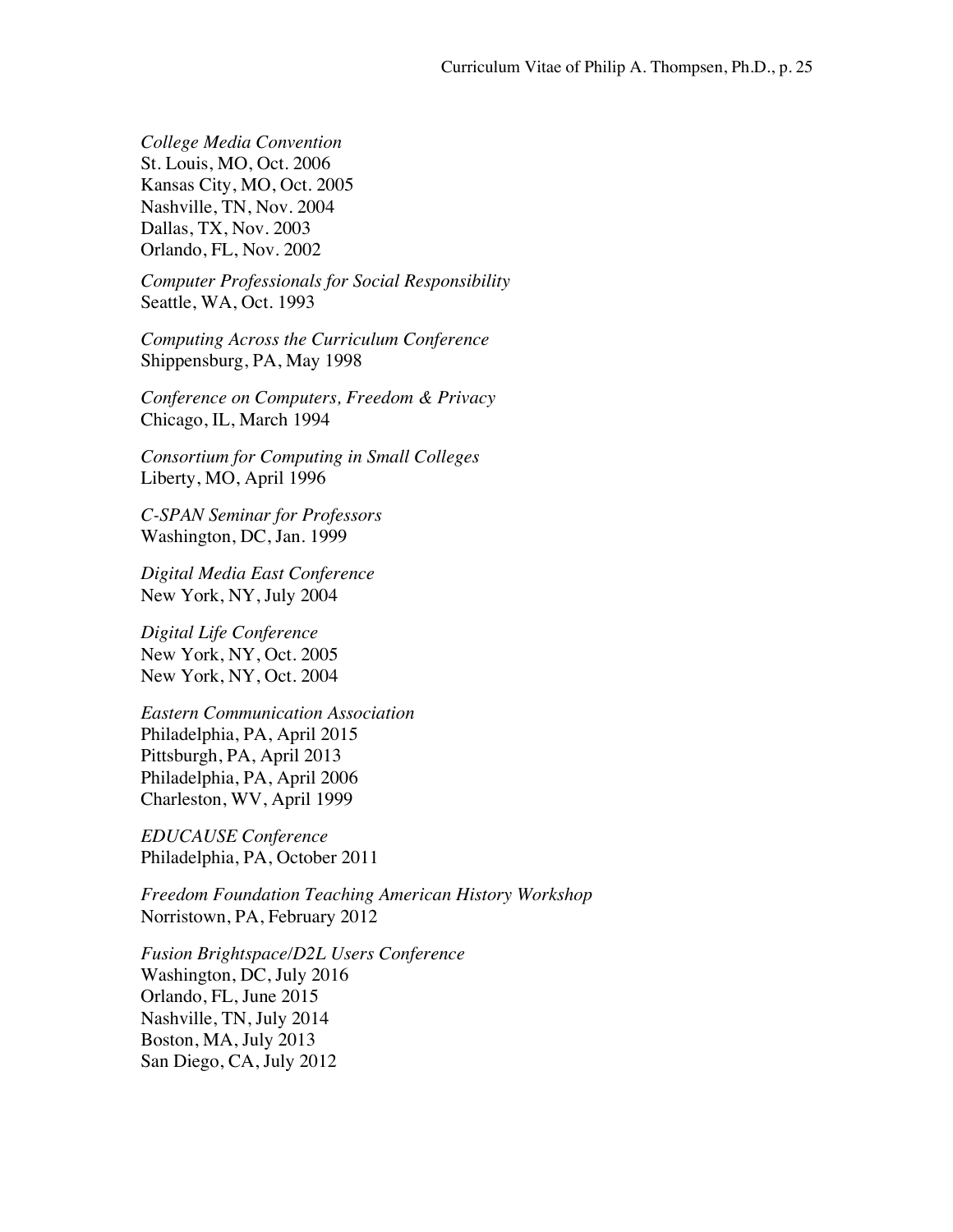*International Communication Association* Washington, DC, May 2001 Chicago, IL, May 1996 Albuquerque, NM, May 1995 Washington, DC, May 1993 Miami, FL, May 1992

*Internet World Conference* New York, NY, Oct., 2000 New York, NY, Oct., 1999 New York, NY, Oct., 1998 New York, NY, Dec. 1997

*Mac World Conference* San Francisco, CA, Jan. 2007

San Francisco, CA, Jan. 2006 Boston, MA, July 2005 Boston, MA, July 2004 New York, NY, July 2002 New York, NY, July 2001 New York, NY, July 2000 New York, NY, July 1999 New York, NY, July 1998

*National Communication Association (Speech Communication Association prior to 1997)* Philadelphia, PA, Nov. 2016 San Francisco, CA, Nov. 2010 Atlanta, GA, Nov. 2001 New York City, Nov. 1998 San Diego, CA, Nov. 1996 San Antonio, TX, Nov. 1995 New Orleans, LA, Nov. 1994 Chicago, IL, Nov. 1992 Atlanta, GA, Nov. 1991 Chicago, IL, Nov. 1990 Chicago, IL, Nov. 1984 Washington, DC, Nov. 1983

*NCA Conference on Technology and Communication* Arlington, VA, July 1999

*Northeast Regional Computing Program Conference* Providence, RI, March 2008 Providence, RI, March 2010

*PASSHE Conference on Advancing Teaching in College Classrooms*  Harrisburg, PA, March 2002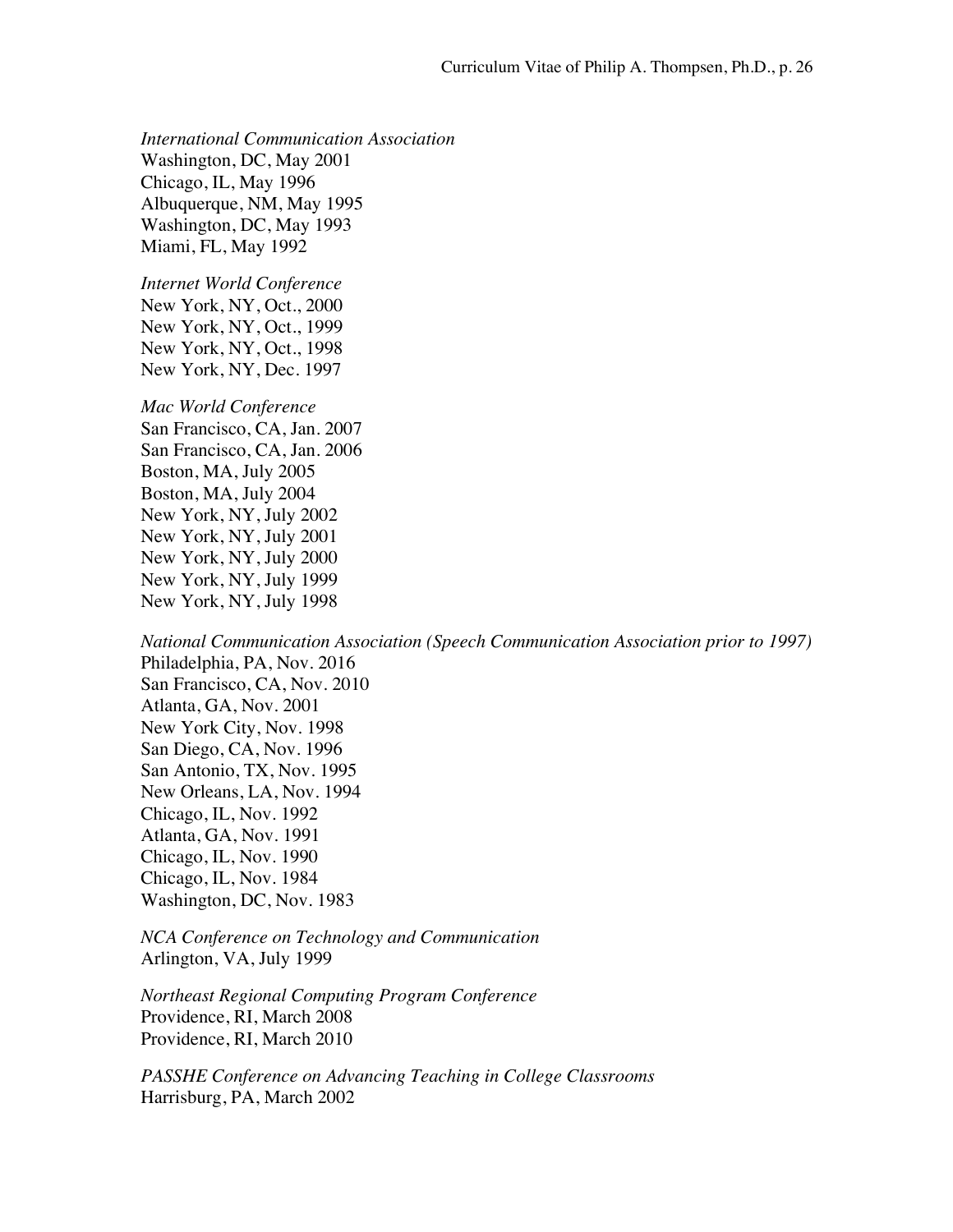*PASSHE Distance Learning Conference* West Chester, PA, April 2009

*PASSHE Distance Education Open House* Kutztown, PA, Oct. 2015

*PASSHE Science, Math, Engineering and Technology Conference* Harrisburg, PA, Feb. 2001

*PC Expo* New York, NY, June 2000

*Pedagogy for Engagement Summer Pedagogy Series* West Chester, PA, May 2010 West Chester, PA, May 2008 West Chester, PA, May 2006 West Chester, PA, May 2005

*Pennsylvania Association of Broadcasters* Hershey, PA, May 2000

*Resources for the Electronic Classroom Conference*

West Chester, PA, May 2018 West Chester, PA, May 2017 West Chester, PA, May 2016 West Chester, PA, May 2015 West Chester, PA, May 2014 West Chester, PA, May 2013 West Chester, PA, May 2012 West Chester, PA, May 2011 West Chester, PA, May 2010 West Chester, PA, May 2009 West Chester, PA, May 2008 West Chester, PA, May 2007 West Chester, PA, May 2006 West Chester, PA, May 2005 West Chester, PA, May 2004 West Chester, PA, May 2003 West Chester, PA, May 2002 West Chester, PA, May 2001 West Chester, PA, May 1998

*Speech and Theatre Association of Missouri* Springfield, MO, Sept. 1985

*Virtual University Summit Conference* Millersville, PA, Sept. 2000 West Chester, PA, Feb. 2000 Millersville, PA, Sept. 1999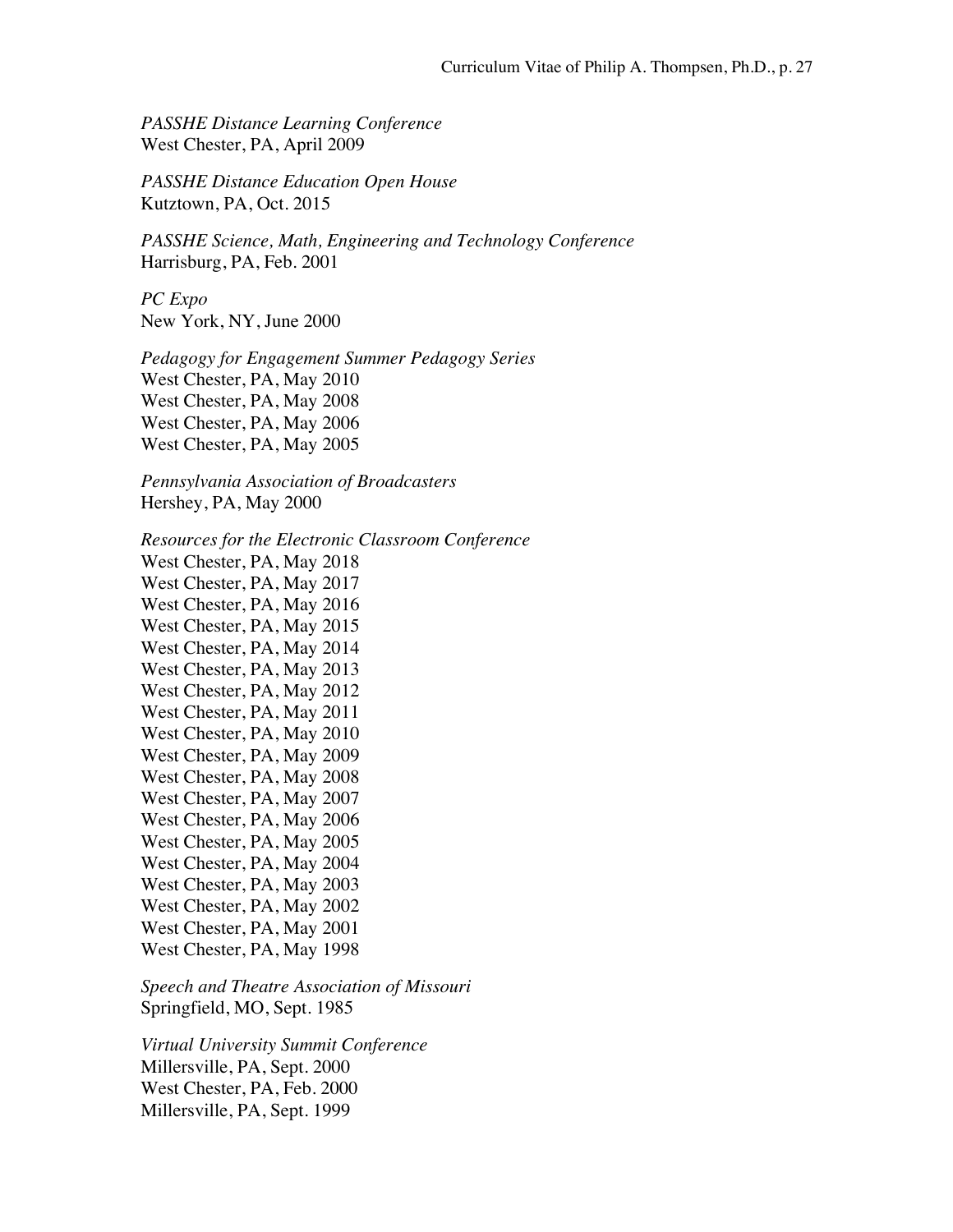*West Chester University Global Perspectives for Curriculum Integration* West Chester, PA, May, 2006

*West Chester University Festival* West Chester, PA, Oct. 1998

*West Chester University Media Day Conference* West Chester, PA, Feb. 1998

*West Chester University Online/Blended Teaching with Technology Showcase* West Chester, PA, April 2015

*West Chester University Student Media Summit* West Chester, PA, April 2003

*Western States Communication Association* San Jose, CA, Feb. 1994 Albuquerque, NM, Feb. 1993 Boise, ID, Feb. 1992 Phoenix, AZ, Feb. 1991

*Wikimania Conference* Cambridge, MA, Aug. 2006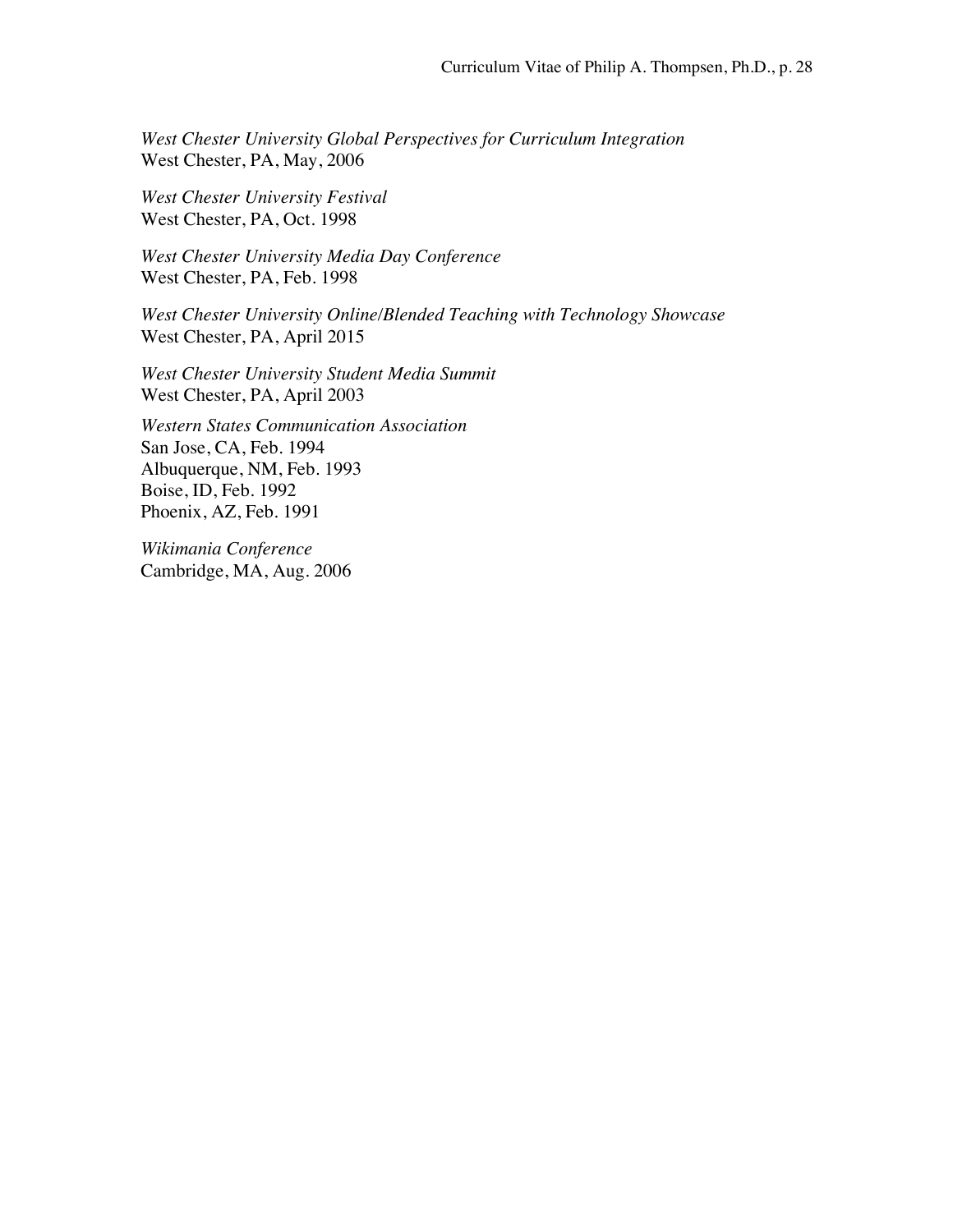### **Consultantships**

*Chester County Historical Society* Audio Recording Consultant and Performer West Chester, PA, October 2008 – December 2008

*Technology Publishing/Paint Square* Communication Technology Consultant Wallingford, PA, July 2007 – September 2007

*West Chester Area Council of Governments* Cable Television Franchise Consultant West Chester, PA, January 2004 *–* October 2006

*Albright College* Educational Technology Consultant Reading, PA, October 2005 - June 2006

*WKTO Radio* Communication Technology Consultant Edgewater, FL, March 2005 - June 2005

*IKEA North America* Communication Technology Consultant Plymouth Meeting, PA, January 2003 – August 2003

*Genesis Health Care Systems* Communication Technology Consultant Kennett Square, PA, October 1998 - May 1999

*InterMedia Marketing* Communication Technology Consultant West Chester, PA, November 1997 - June 1999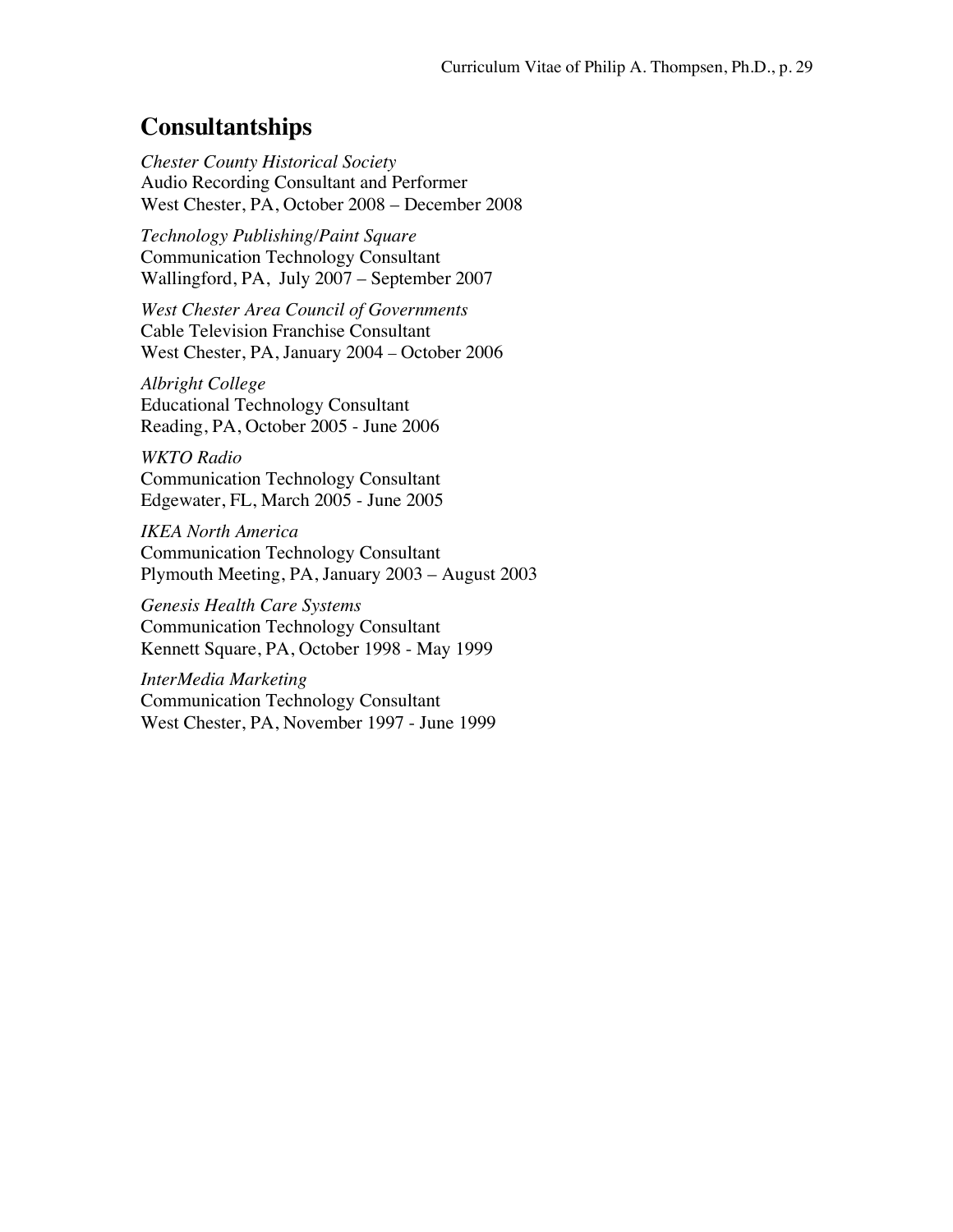### **Offices Held in Professional Organizations**

*Association for Women in Communications* Established the West Chester University Student Chapter in Jan. 1998, and served as chapter advisor and national chapter representative through Aug. 2001.

*Broadcast Education Association* (Student Media Advisors Division) Webmaster, 2006-2008 Secretary, 2004-2006 Student Audio Competition Co-Chair, 2002-2004 Membership Chair, 2000-2002 Chair, 1998-2000 Vice-chair, 1996-1998 (Online Publications Task Force) Technical Advisor, 2000-2002

*College Media Advisors* Student Audio Competition Co-Chair, 2006

*National Communication Association* (Mass Communication Division) Webmaster, 2001-2002 (Group Communication Division) Web host and technical consultant, 2003-2007

### **Memberships In Professional Organizations**

Apple iOS Developer Program (formerly the Apple iPhone OS Developer Program Apple Certifications Program (Tech ID USA05BVH) Association for Education in Journalism & Mass Communication Association of Internet Researchers Association for Women in Communications Broadcast Education Association Central States Communication Association College Media Advisors Collegiate Broadcasters, Incorporated Consortium for Computing in Small Colleges Eastern Communication Association Electronic Frontier Foundation HTML Writers Guild International Communication Association International Society for General Semantics National Communication Association (formerly the Speech Communication Association) Southern Communication Association Western States Communication Association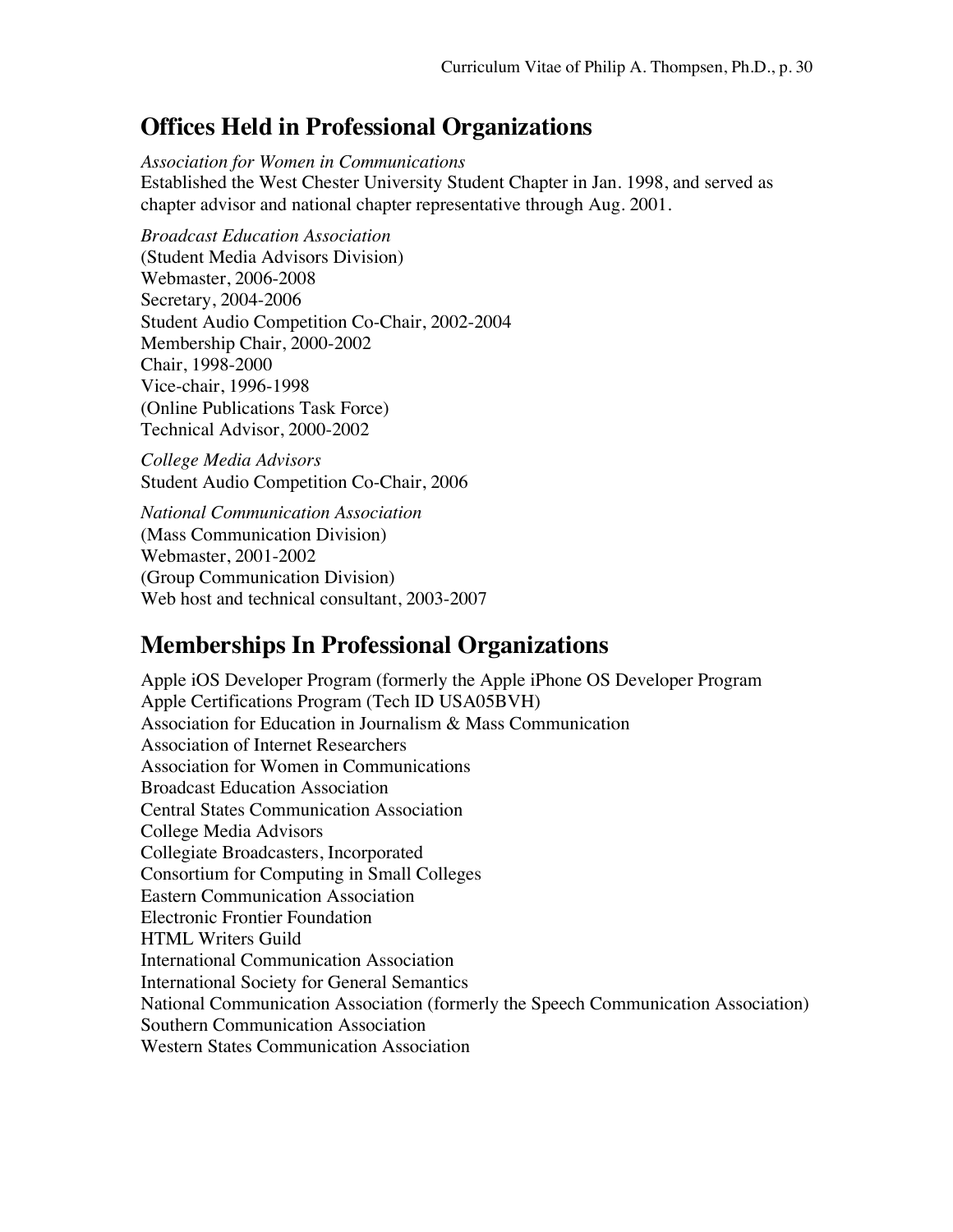### **Service as Scholarly Reviewer / Competition Judge**

*Broadcast Education Association Student Media Advisor Division*  Peer reviewer of student broadcast station handbooks, 2019

*Broadcast Education Association Management, Marketing and Programming Interest Division Paper Competition* Peer reviewer of convention papers, 2013-2014

*Broadcast Education Association Curriculum, Assessment and Administration Interest Division Paper Competition* Peer reviewer of convention papers, 2012-2014

*Journal of Radio and Audio Media* Peer reviewer of journal articles, 2003 – present

*Journal of Broadcasting and Electronic Media* Peer reviewer of journal articles, 2002 – 2005

*Faculty & Administrator Modules in Higher Education* Pilot program reviewer, 2005

*College Broadcasters Inc. Audio Competition* Judge for audio production competition, 2005 – 2007

*Broadcast Education Association Student Media Interest Division Paper Competition* Peer reviewer of convention papers, 1998-present

*Broadcast Education Association Festival of Media Arts* Judge for audio production competition, 2002 – 2004

*International Communication Association Communication and Technology Division* Peer reviewer of convention papers, 2000 – 2002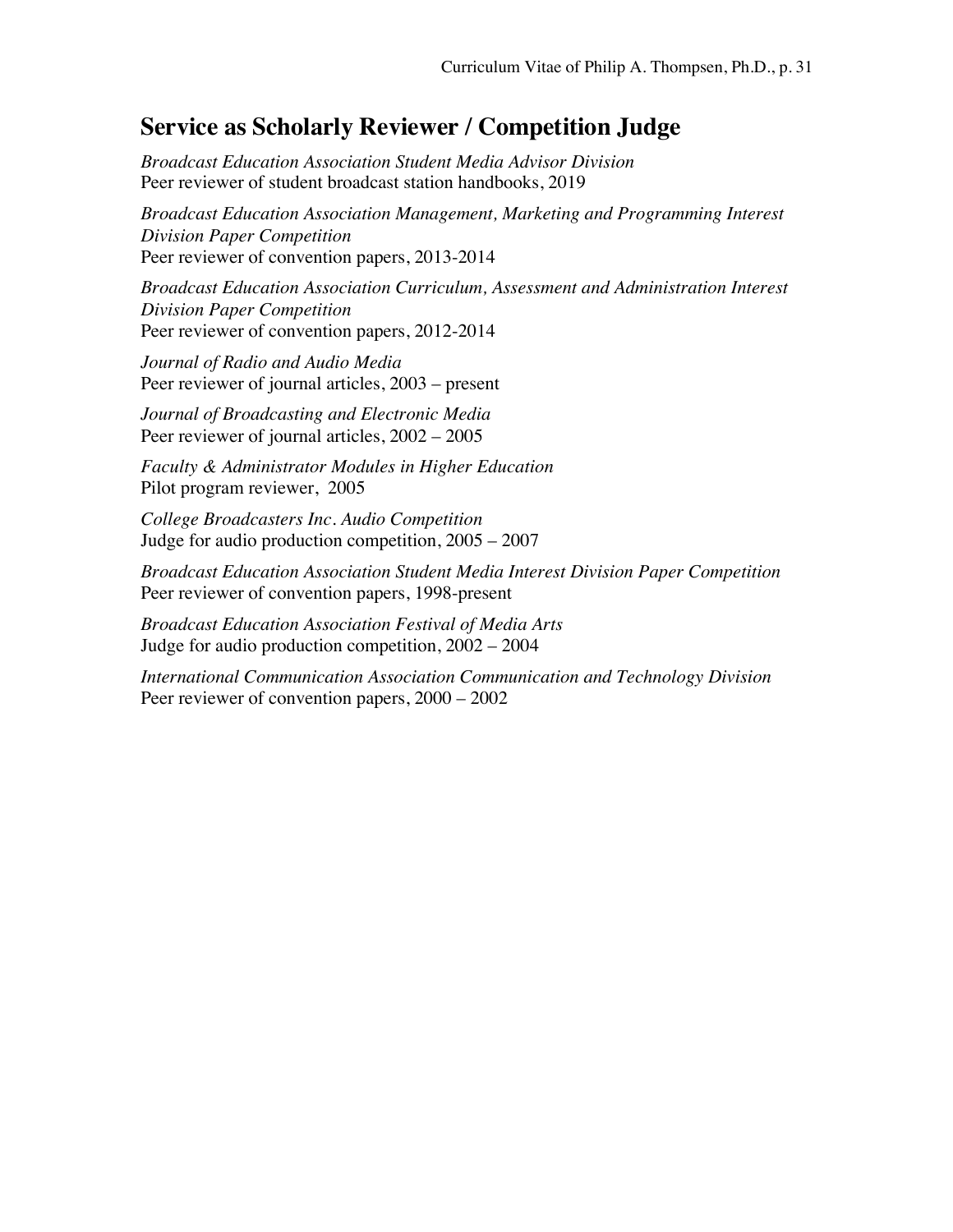### **Service as Book Reviewer**

*Mass Communication: Living in a Media World* By Ralph Hanson (CQ Press/Sage,  $4<sup>*</sup>$  edition) Textbook reviewer, 2013

*Total Sportscasting: Performance, Production and Career Development* By Marc Zumoff and Max Negin (Focal Press, 2014) Textbook reviewer, 2013

*Social Media for Social & Behavior Change: A Theoretical Approach* By L. Meghan Mahoney and Tang T. Tang (Wiley Blackwell, 2013) Scholarly book reviewer, 2012 – 2013

*The Media of Mass Communication* By John Vivian (Pearson,  $8<sup>th</sup>$  and  $9<sup>th</sup>$  editions) Textbook and ancillary reviewer, 2006 – 2009

*Basic Audio Production: A Practical Approach* By Sam Sauls (Pearson, 2007) Textbook reviewer, 2007

*Javascript Advanced Visual Quick Start Guide* (Peachpit Press, 2001) Textbook reviewer, 2001

*The Culture of American College Radio* By Sam Sauls (Iowa State University Press, 2000) Textbook reviewer, 2000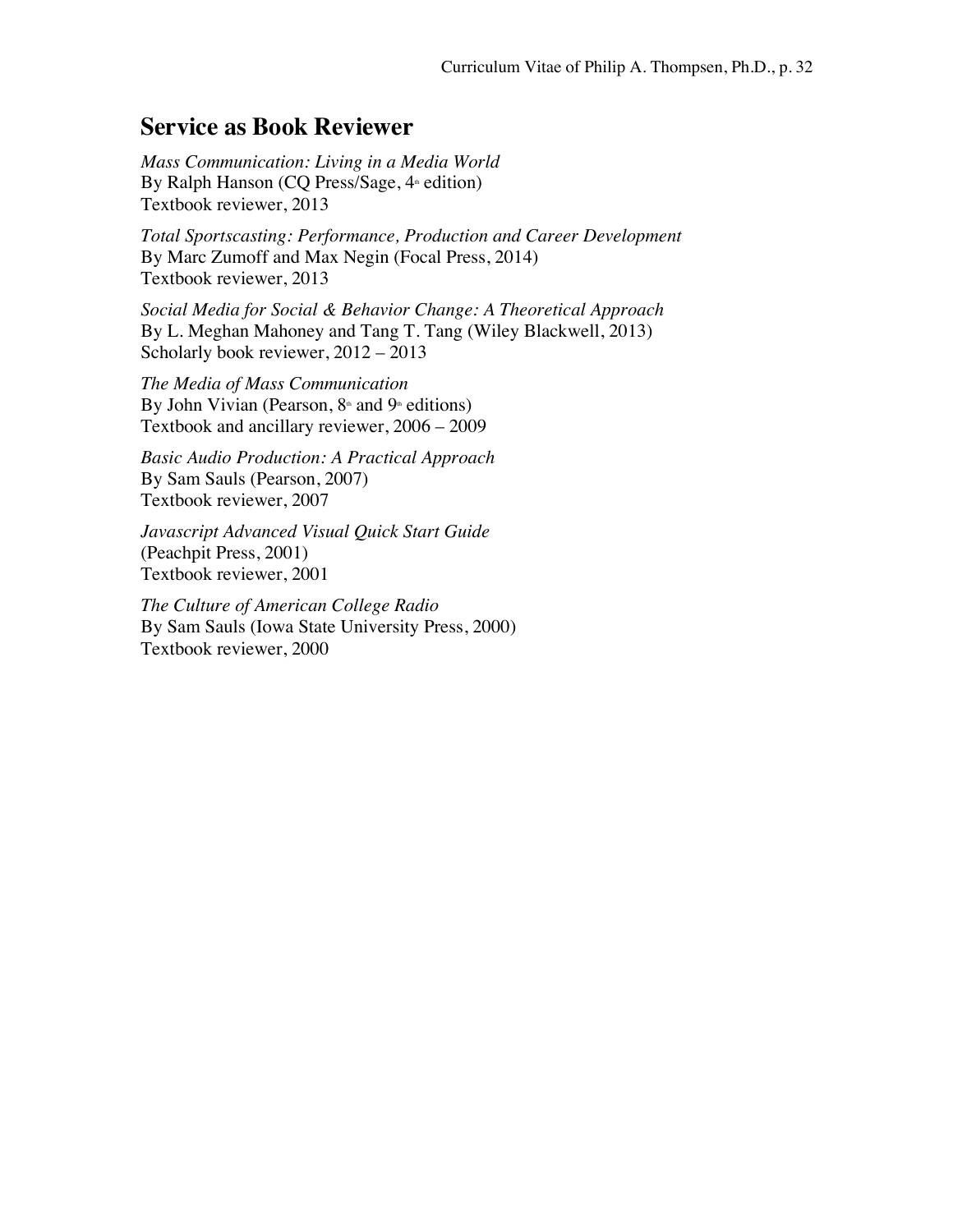# **University Service**

Commencement Name Reader (2010-present) College of Arts and Humanities "Explore College Day" Presenter (2019) WCU Presidential Inauguration Ceremony announcer (2017) PASSHE Annual Distance Education Conference delegate (2015) College of Arts and Sciences Open House Presenter (2014-2016) Common Syllabus Statements development (2012-2016) Distance Education Assessment Instrument Task Force (2012) Candidate for Distance Education Faculty Peer Mentor (2011) Search Committee for the Executive Director of Distance Education and Outreach (2011) LMS Transition to Desire2Learn Faculty Advocate (2010) College of Arts & Sciences Dual Enrollment Distance Education Faculty Cohort (2010) WCU Technology Beyond Borders Grant Recipient (2010) WCU Grandparents University Technical Consultant (2009-2010) Twardowski Career Development Center Internship Directory Consultant (2009 – 2010) PASSHE Communication Chairs Listserve Coordinator (2008 – 2010) Media Advisory Board Member (1997 – 2010) WCU Presidential Inauguration Ceremony (Off-stage announcer, 2009) College of Arts & Sciences Website Technical Consultant (2008-2009) Digital Media Center Relocation Consultant (2008-2009) PASSHE Distance Learning Conference Delegate (2009) PASSHE "Improving Your Online Course" Quality Matters Certification (2009) WCU Technology Fee Fund Grant Recipient (2009) RECAP Conference Planning Committee (2008-2009) Finalist for Interim Vice President of Information Technology (2008) College of Arts & Sciences Recruitment Day Speaker (2007-2008) Speaker at Posthumous Baccalaureate Degree Ceremony for Megan Bates (2007) WCU Asian American Organization Nydia Han Program Host (2007) WCU iTunes U Exploratory Committee (2005-2007) Main Hall 168 Lecture Hall Renovation Committee (2006-2007) Mike Maybroda Scholarship Fund Committee Member (2006) WCU Pedagogy for Engagement Summer Workshop Presenter (2006) Faculty & Administrator Modules in Higher Education Reviewer (2005) WCU Pedagogy for Engagement Grant Recipient (2005) Universal Design for Learning Workshop Series Participant (2004-2005) College of Arts & Sciences Smart Board Committee (2003-2004) WCU Technology Fee Fund Grant Recipient (2003) PASSHE Conference on Advancing Teaching in College Classrooms Presenter (2002) College of Arts & Sciences Recruitment Committee Member (2001-2002) Web Minor Task Force Member (2000-2002) Multimedia Users Coalition Member (1999-2002) PASSHE Science, Math, Engineering and Technology Conference Presenter (2001) Virtual University Assessment Coordinator (1999-2001) WCU Electronic Mail Policy Task Force (2000-2001) WCU Office of Social Equity "Diversity in the Media" Workshop Presenter (2000) WCU Distance Education Task Force Consultant (1999-2000)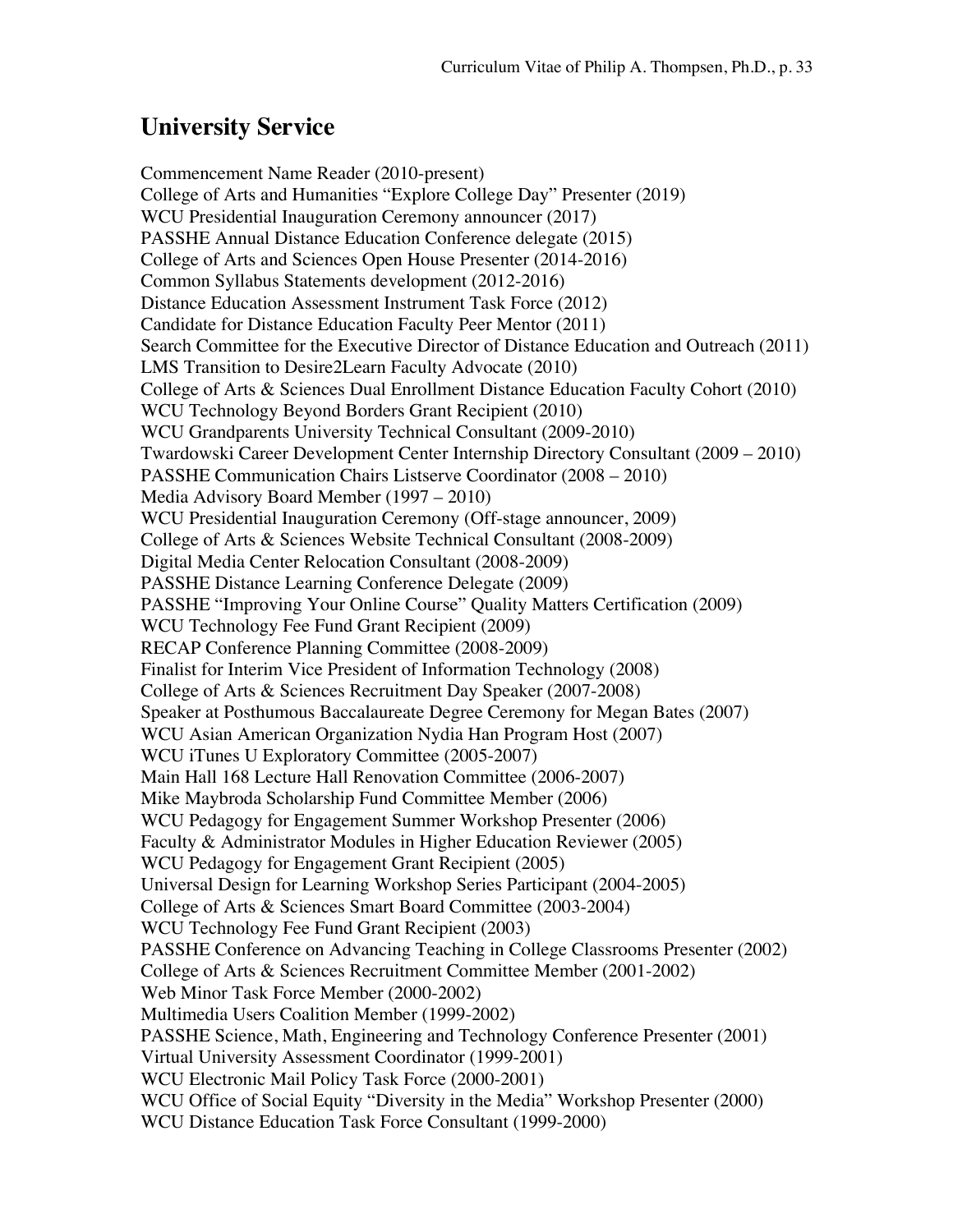New Faculty Orientation Committee Member (1998-1999) PASSHE Computing Across the Curriculum Conference Presenter (1998) University Festival Workshop Presenter (1998) College of Arts & Sciences Commencement Marshall (numerous times)

### **Department Service**

Accepted Student Day Presentation (2019) MDC Curriculum CAPC/CIM course proposals (2018) Accepted Student Day Presentation (2018) Department Executive Committee (2013-2016) Department Webmaster (1997-2016) Preview Day presenter (2014-2016) Department Alumni Chapter Website (2015) Search Committee Chair for Tenure-Track hire (2014-2015) Search Committee Member for Tenure-Track hire (2014-2015) Department Evaluation Committee (2012-2015) Department By-laws Task Force (2012-2013) Search Committee Member for Tenure-Track hire (2010-2011) Curriculum Committee Member (2010-2013) Graduate Committee Member (2008-2010) Developed Online Directory System for Student Internship Program (2008-2009) Academic Development Program Speech Contest Judge (2008) Developed Online Time-tracking Application for Interns and Practicum Students (2008) Faculty Evaluation Committee (Member, 2004-2006, Chair, 2006-2007) Search Committee Member for Tenure-Track hire (2006-2007) Developed Departmental VHS to DVD/Digital Video Transfer System (2005-2006) Managed Departmental Moodle (Learning Management System) Server (2003-2006) Developed Departmental Voicemail System (2005) Long Range Planning Committee (Member, 2002-2004; Chair, 2004-2005) Search Committee Chair for Tenure-Track hire (2004-2005) Organized Printed Directory of Student Internship Opportunities (2003-2004) Undergraduate Orientation Coordinator (1998-2003) Managed Departmental Mailing List Server (1997-2003) Assessment Coordinator and Assessment Committee Chair (1998-2002) Represented Department at Council of Chairs Meeting (2002) Search Committee Chair for Tenure-Track hire (2000-2001) Media Instructional Committee Member (1999-2001) Long Range Planning Committee (Member, 1997-2000; Chair, 1999-2000) Search Committee Member for Tenure-Track hire (1999-2000) Search Committee Member for Tenure-Track hire (1998-1999) Established Women in Communications Student Chapter (1997) Preview Day Presenter (numerous times) Graduate Student Thesis Committee Member (numerous times) Tenured and Tenure-Track Faculty Peer Observer (numerous times) Adjunct Faculty Teaching Observer (numerous times) Rose Bowl Forensics Tournament Judge (numerous times)